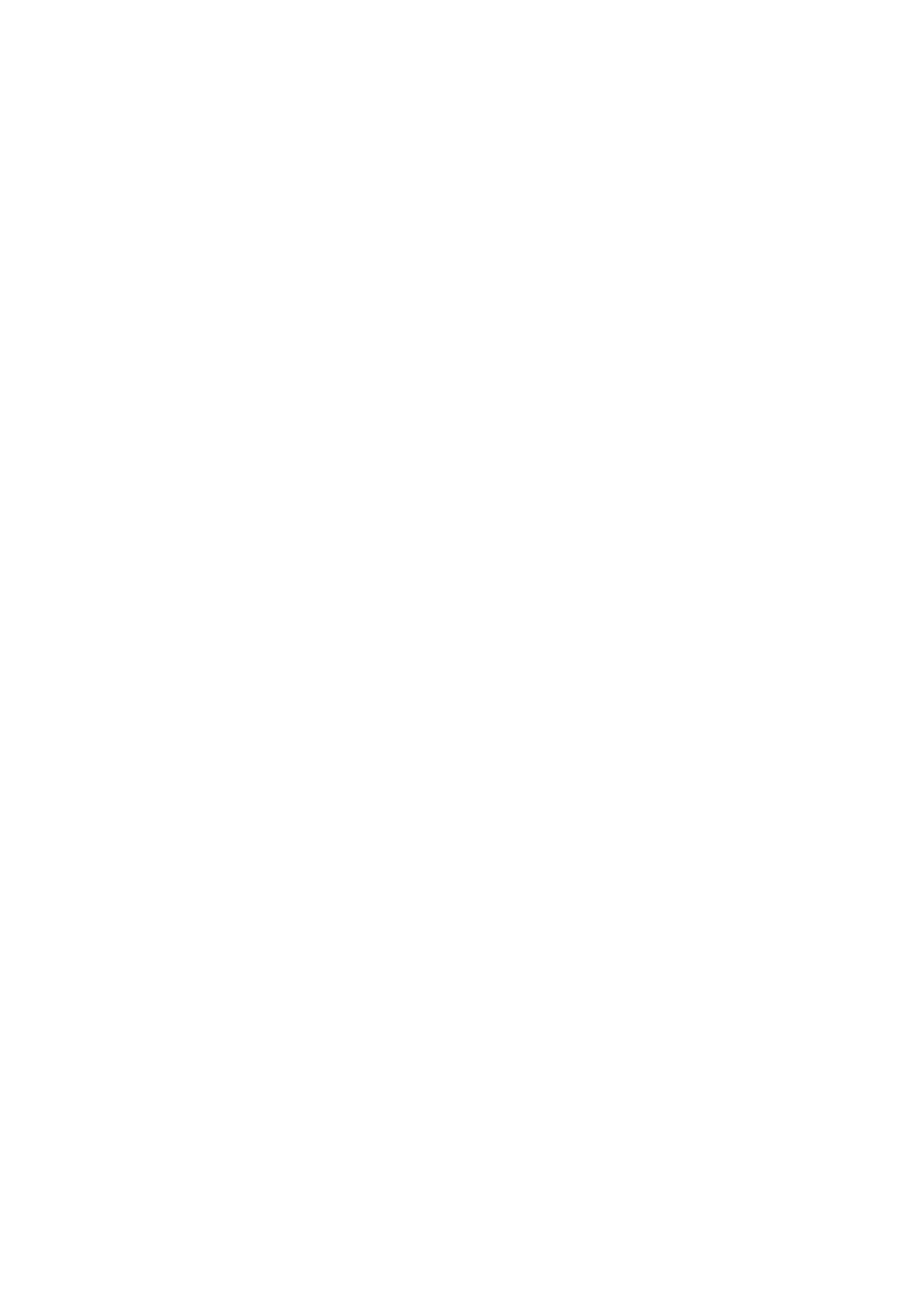## Table of Contents

| Foreword                                                       |                                                                   | 4           |  |                                |    |
|----------------------------------------------------------------|-------------------------------------------------------------------|-------------|--|--------------------------------|----|
| Preamble<br><b>Fundamental Principles</b><br><b>Definition</b> |                                                                   | 6<br>8<br>9 |  |                                |    |
|                                                                |                                                                   |             |  | Part 1: Freedom of Association | 10 |
|                                                                |                                                                   |             |  | I. Legal Framework             | 10 |
|                                                                | II. Legal Personality                                             | 11          |  |                                |    |
|                                                                | Formation                                                         |             |  |                                |    |
|                                                                | Legal Personality of Associations                                 |             |  |                                |    |
|                                                                | Notification Regime                                               |             |  |                                |    |
|                                                                | Administrative Authority Responsible for Registering Associations |             |  |                                |    |
|                                                                | III. Purposes and Activities                                      | 13          |  |                                |    |
|                                                                | IV. Oversight                                                     | 14          |  |                                |    |
|                                                                | Oversight Bodies                                                  |             |  |                                |    |
|                                                                | Oversight Powers                                                  |             |  |                                |    |
|                                                                | <b>Internal Governance Structures</b>                             |             |  |                                |    |
|                                                                | V. Financing                                                      | 17          |  |                                |    |
|                                                                | Acquisition of Funding                                            |             |  |                                |    |
|                                                                | Public Support                                                    |             |  |                                |    |
|                                                                | Reporting                                                         |             |  |                                |    |
|                                                                | VI. Federations and Cooperation                                   | 20          |  |                                |    |
|                                                                | VII. Sanctions and Remedies                                       | 20          |  |                                |    |
|                                                                | Part 2: Freedom of Assembly                                       | 23          |  |                                |    |
|                                                                | I. Legal Framework                                                | 23          |  |                                |    |
|                                                                | II. Notification Regime                                           | 24          |  |                                |    |
|                                                                | III. Scope of Limitations                                         | 26          |  |                                |    |
|                                                                | Expression                                                        |             |  |                                |    |
|                                                                | <b>Blanket Bans</b>                                               |             |  |                                |    |
|                                                                | Proportionality                                                   |             |  |                                |    |
|                                                                | Conditions                                                        |             |  |                                |    |
|                                                                | IV. Protection                                                    | 30          |  |                                |    |
|                                                                | V. Sanctions and Remedies                                         | 31          |  |                                |    |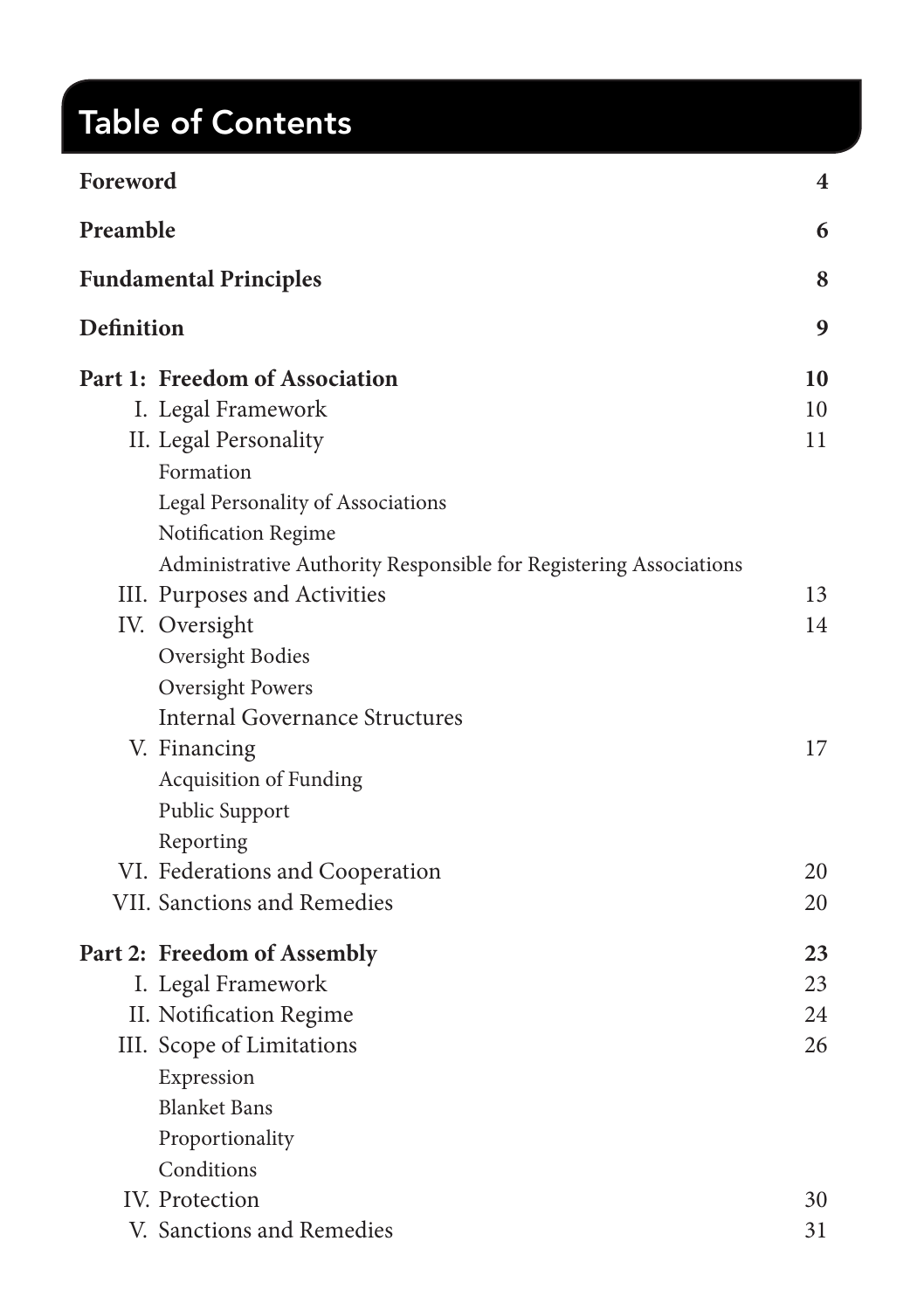### Foreword

The Guidelines on Freedom of Association and Assembly of the African Commission on Human and Peoples' Rights (African Commission) were adopted at the Commission's 60th Ordinary Session held in Niamey, Niger, from 8 to 22 May 2017; further to Resolution 319 (LVII) 2015 which mandated the Study Group on Freedom of Association and Assembly to develop the said guidelines, under the supervision of the Special Rapporteur on Human Rights Defenders in Africa.

The guidelines were developed in accordance with the relevant provisions of the African Charter on Human and Peoples' Rights (African Charter), which stipulates under Article 45 (1) (b) that the African Commission is mandated "to formulate and lay down, principles and rules aimed at solving legal problems relating to human and peoples' rights and fundamental freedoms...."

Through the African Commission's constant interpretation of human rights, the guidelines are aimed at crystallising human rights standards, as they continue to evolve, with the understanding that new challenges may emerge in the course of time. As such, the guidelines serve as a starting point, which will be complemented by new standards.

The rights to freedom of association and assembly are fundamental rights that should underpin all democratic societies in which individuals can freely express their views on all issues concerning their society. In this respect, the African Commission, through its special mechanism on human rights defenders and its Study Group on Freedom of Association and Assembly, undertook to develop this tool in the form of guidelines on the rights to freedom of association and assembly, to be used by the relevant stakeholders.

In addition to the clarifications they provide, the guidelines on the rights to freedom of association and assembly strengthen the obligations set forth in Article 10 of the African Charter on the right to freedom of association and in Article 11 on the right to freedom of assembly.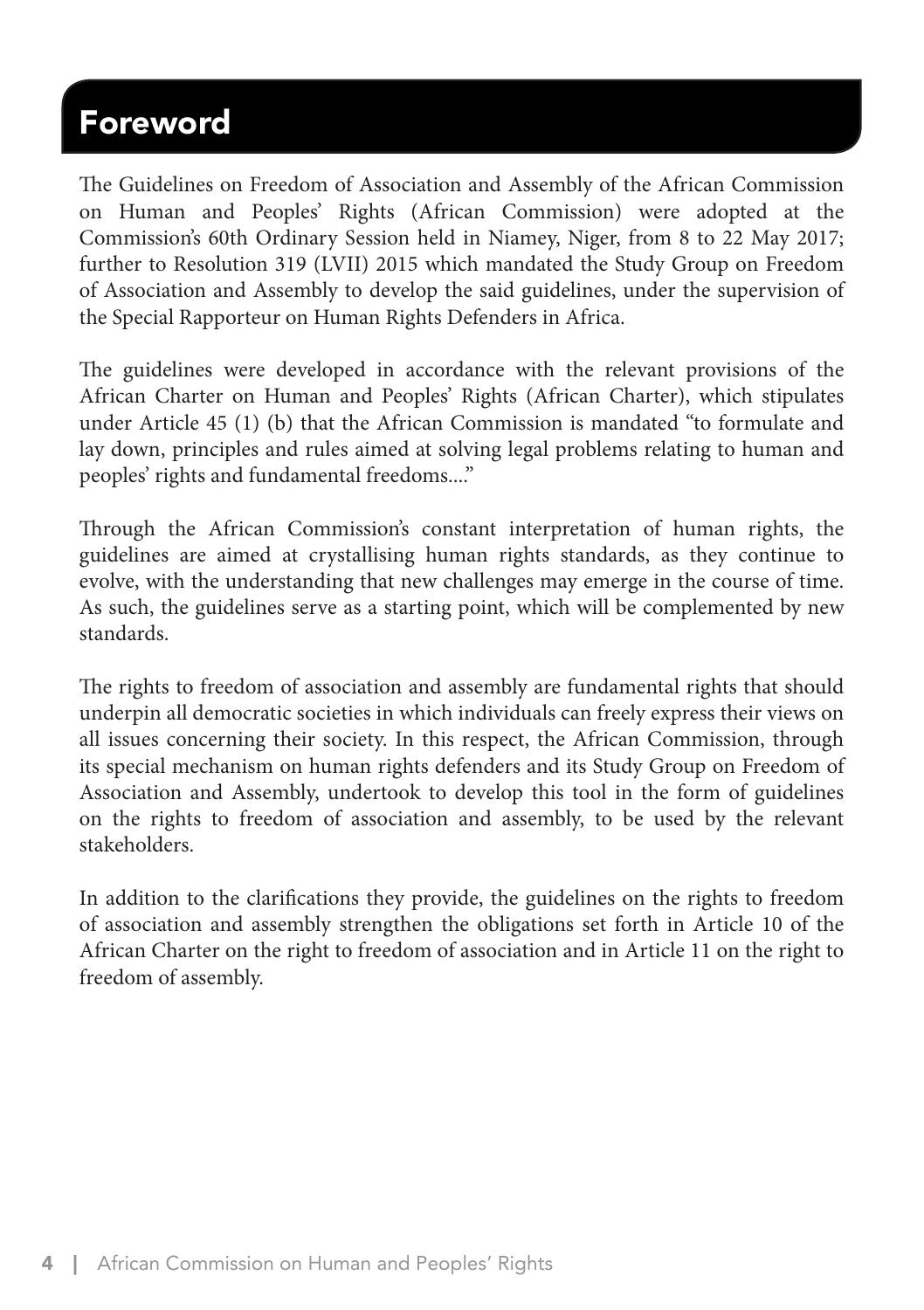Indeed, the guidelines were developed through a series of consultations conducted in all the regions of Africa. Following the preparation and drafting process, the guidelines were reviewed and presented to the African Commission for adoption. Considering the current climate and taking into account the new challenges in the area of the right to peaceful demonstration, a comparative reading of the Guidelines on Freedom of Association and Assembly and the Guidelines for the Policing of Assemblies in Africa was conducted, with the participation of the Special Rapporteur on Human Rights Defenders in Africa. We have thus adopted an original approach to provide human rights defenders in Africa with a working and advocacy tool that can be used when the Special Rapporteur encourages States parties to take ownership of the guidelines and take them into account when drafting laws.

The Special Rapporteur expresses her hope that the guidelines will serve as a basis for the drafting of laws that comply with human rights, in particular freedom of association and assembly in Africa.

#### **Reine Alapini-Gansou**

*Special Rapporteur on Human Rights Defenders in Africa Former Chairperson of the African Commission on Human and Peoples' Rights*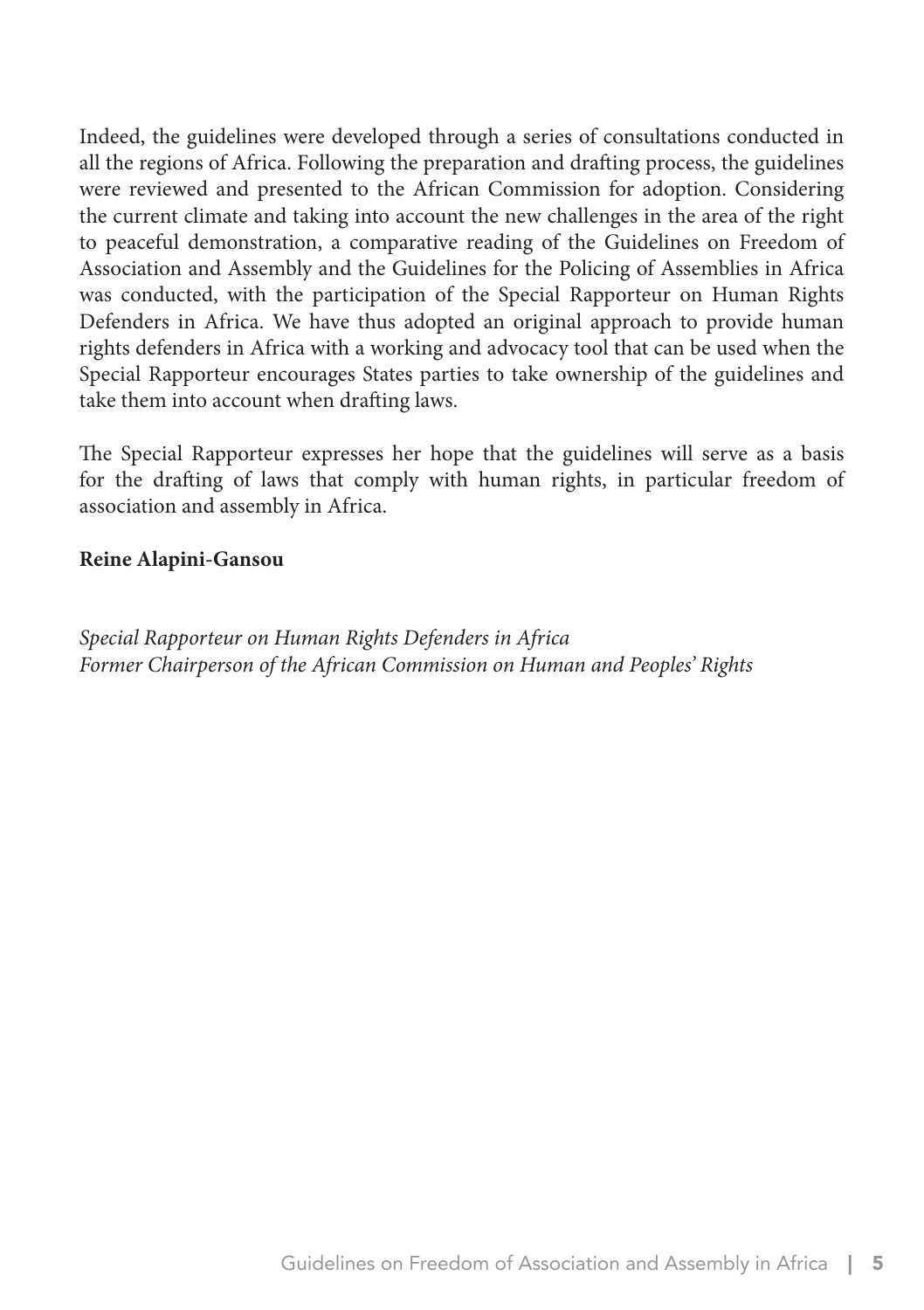### Preamble

**Recalling** its mandate to promote and protect human and peoples' rights under the African Charter on Human and Peoples' Rights (the African Charter);

**Recalling** further its mandate under Article 45(1)(b) of the African Charter 'to formulate and lay down principles and rules aimed at solving legal problems relating to human and peoples' rights and fundamental freedoms upon which African Governments may base their legislation';

**Recalling** further Resolution 69 (XXXV) 04 on the Protection of Human Rights Defenders in Africa, Resolution 119 (XXXXII) 07 on the Situation of Human Rights Defenders in Africa, and Resolution 196 (L) 11 on Human Rights Defenders in Africa;

**Bearing in mind** Resolution 125 (XXXXII) 07 on the renewal of the mandate of the Special Rapporteur on Human Rights Defenders in Africa, Resolution 151 (XLVI) 09 on the need for the conduct of a study on freedom of association in Africa, Resolution 186 (XLIX) 11 on the appointment of members for a Study Group on Freedom of Association in Africa, Resolution 229 (LII) 12 on the extension of the deadline for the study on freedom of association and extension of the scope of the study to include freedom of peaceful assembly in Africa, Resolution 248 (LIV) 13 on the renewal of the mandate of the Special Rapporteur on Human Rights Defenders in Africa, Resolution 261 (LIV) 13 on the extension of the deadline for the study on Freedom of Association and Assembly in Africa, and Resolution 273 (LV) 14 on the extension of the scope of the mandate of the Special Rapporteur on Human Rights Defenders in Africa to include reprisals against human rights defenders;

Recalling that during the 56<sup>th</sup> Ordinary Session, held from 21 April to 7 May 2015 in Banjul, The Gambia, the African Commission on Human and Peoples' Rights launched the Report of the Study Group on Freedom of Association and Assembly in Africa;

**Recalling** Resolution 319 (LVII) 15 on the drafting of Guidelines on Freedom of Association and Assembly in Africa;

**Noting** Articles 10 and 11 of the African Charter, guaranteeing the rights to freedom of association and assembly, and **noting** further that the rights to freedom of association and assembly are inextricably intertwined with other rights;

**Noting** further Articles 60 and 61 the African Charter, mandating the Commission to draw inspiration from regional and international instruments and practice on human and peoples' rights;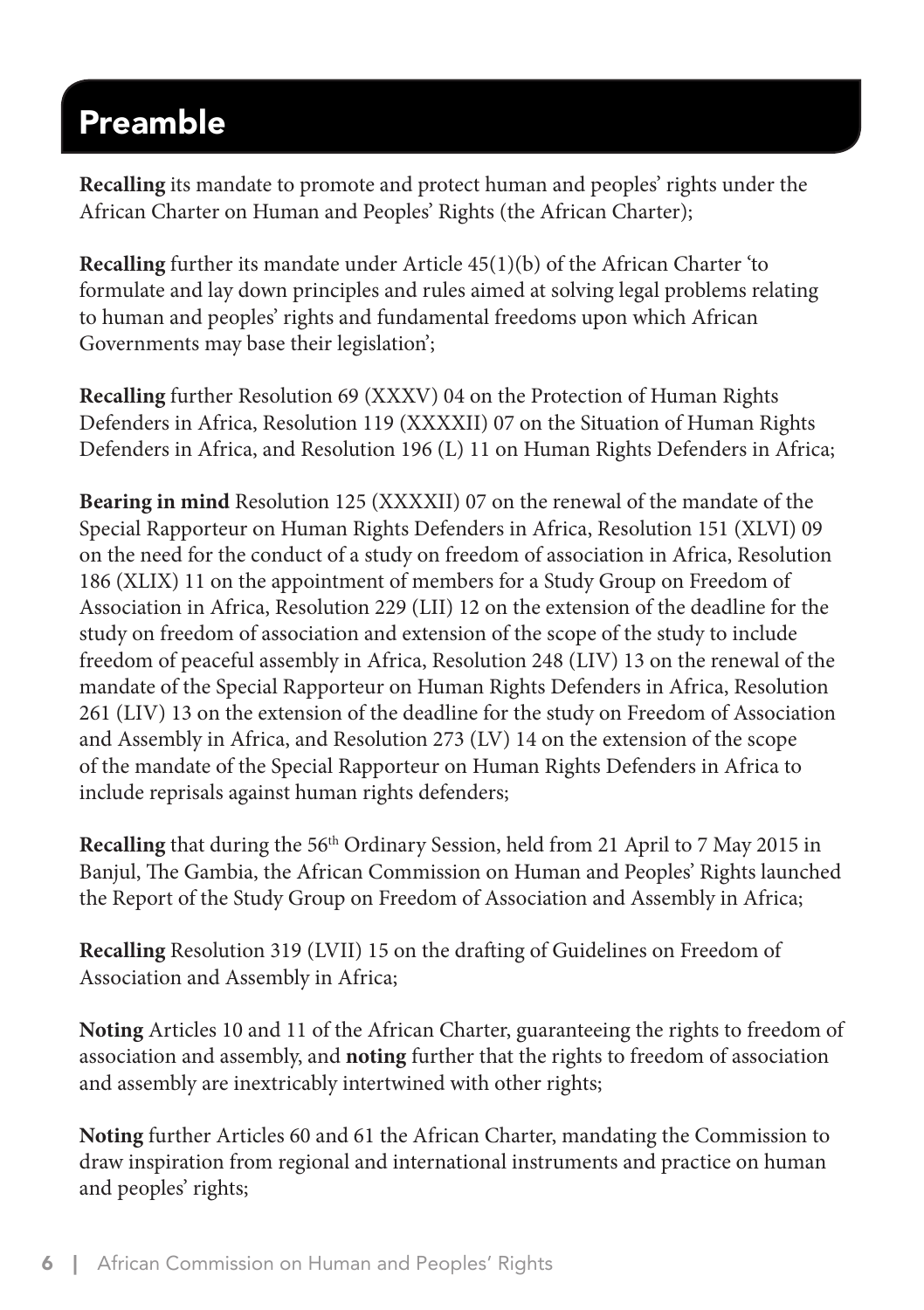**Recalling** the Protocol to the African Charter on Human and Peoples' Rights on the Rights of Women in Africa, the African Charter on the Rights and Welfare of the Child and the African Charter on Democracy, Elections and Governance,

**Recalling** further the jurisprudence of the Commission pertaining to the rights to freedom of association and assembly;

**Recalling** further the Guidelines for the Policing of Assemblies by Law Enforcement Officials in Africa;

**Noting** that the rights to freedom of association and assembly are fundamental and protected at the national, regional and international levels;

**Acknowledging** the major differences between states in terms of legal systems, socio-economic conditions, and political and historic influences on the legal regimes governing association and assembly;

**Having regard** to various political, technological and security developments impacting on the enjoyment of the rights;

**Concerned** by excessive restrictions imposed on the rights to freedom of association and assembly;

**Concerned** also by the practice in some states of hampering the participation of civil society in the work of regional and international bodies and by the 'chilling effect' of reprisals on civil society actors, and **stressing** the obligation on states to provide full protection to those who seek to participate in the work of international bodies;

**Concerned** further that restrictions on the rights to freedom of association and assembly limit the potential for a free public sphere and a free and open democratic society**,** and that restrictions on an independent civil society hinder the operations of human rights defenders and the advancement of human rights;

**Conscious** of the need to provide guidance to states on the measures necessary in order to ensure respect for and the protection and fulfillment of human rights;

The African Commission on Human and Peoples' Rights solemnly **adopts** these Guidelines on Freedom of Association and Assembly in Africa.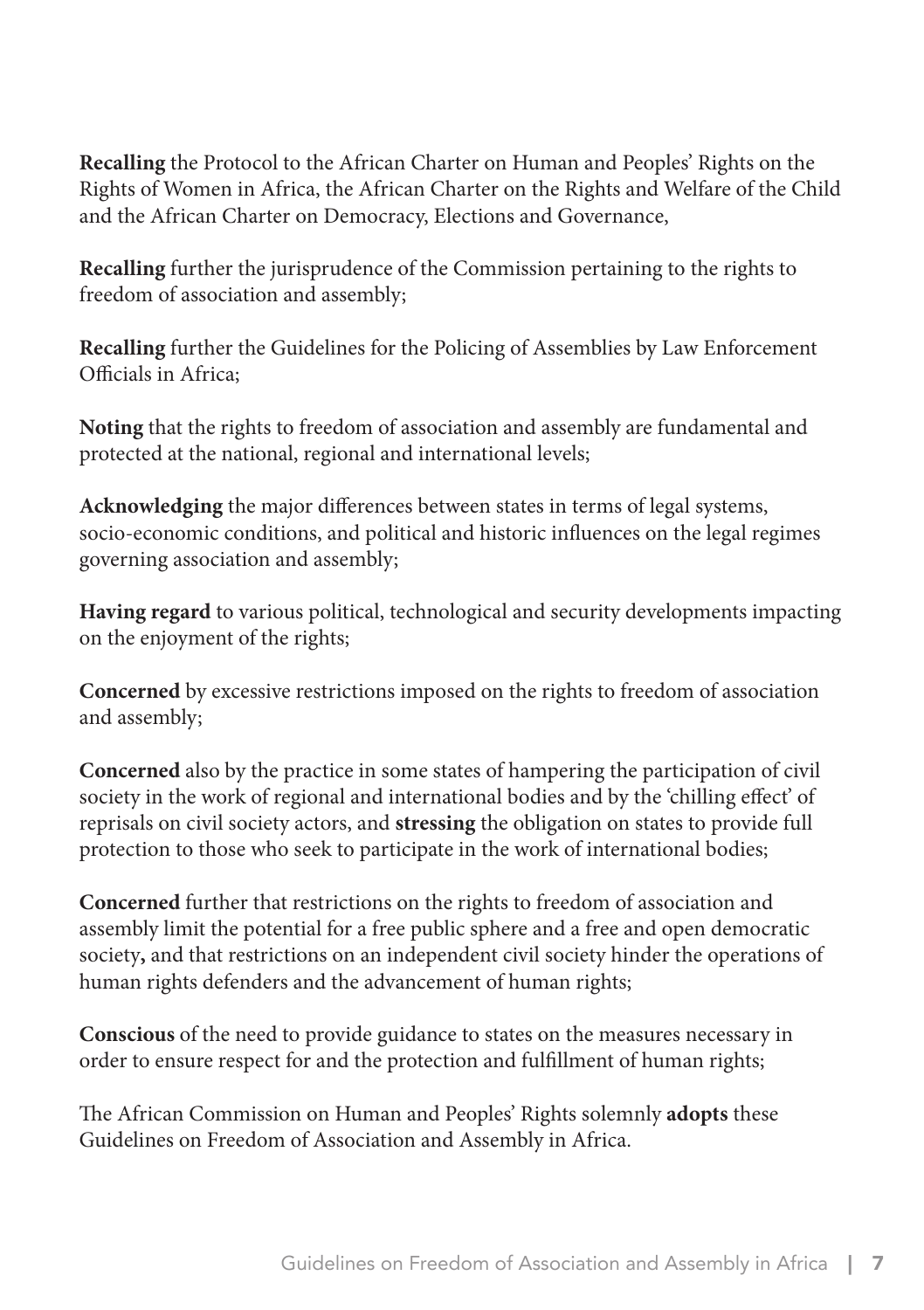### Fundamental Principles

This section presents ten fundamental principles, which inform the more concrete provisions detailed below. These fundamental principles should be borne in mind throughout when contemplating and interpreting the rights in question and their specification as laid out in these guidelines.

- **i. Presumption in favor of the right:** The presumption shall be in favor of the exercise of the rights to freedom of association and assembly.
- **ii. Enabling framework:** Any legal framework put in place or other steps taken relative to the rights to freedom of association and assembly shall have the primary purpose of enabling the exercise of the rights.
- **iii. Political and social participation of an independent civil society:** The independence of civil society and the public sphere shall be ensured, and the participation of individuals in the political, social and cultural life of their communities shall be enabled.
- **iv. Human rights compliance:** All constitutional, legislative, administrative and other measures shall comply with the full extent of regional and international human rights obligations, deriving from the rights to freedom of association and assembly and all other guaranteed rights.
- **v. Impartiality of governance agencies:** Authorities with governance oversight shall conduct their work impartially and fairly.
- **vi. Simple, transparent procedures:** Procedures relating to the governance of associations and assemblies shall be clear, simple and transparent.
- **vii. Reasoned decisions, judicial review:** State decisions shall be clearly and transparently laid out, with any adverse decisions defended by written argumentation on the basis of law and challengeable in independent courts of law.
- **viii. Limited sanctions:** Sanctions imposed by states in the context of associations and assemblies shall be strictly proportionate to the gravity of the harm in question and applied only as a matter of last resort and to the least extent necessary.
- **ix. The right to a remedy:** The right to a remedy shall be protected in cases of violation of the rights to association and assembly.
- **x. More protective standard:** If conflict between provisions of these guidelines and other international and regional human rights standards arise, the more protective provision takes precedence.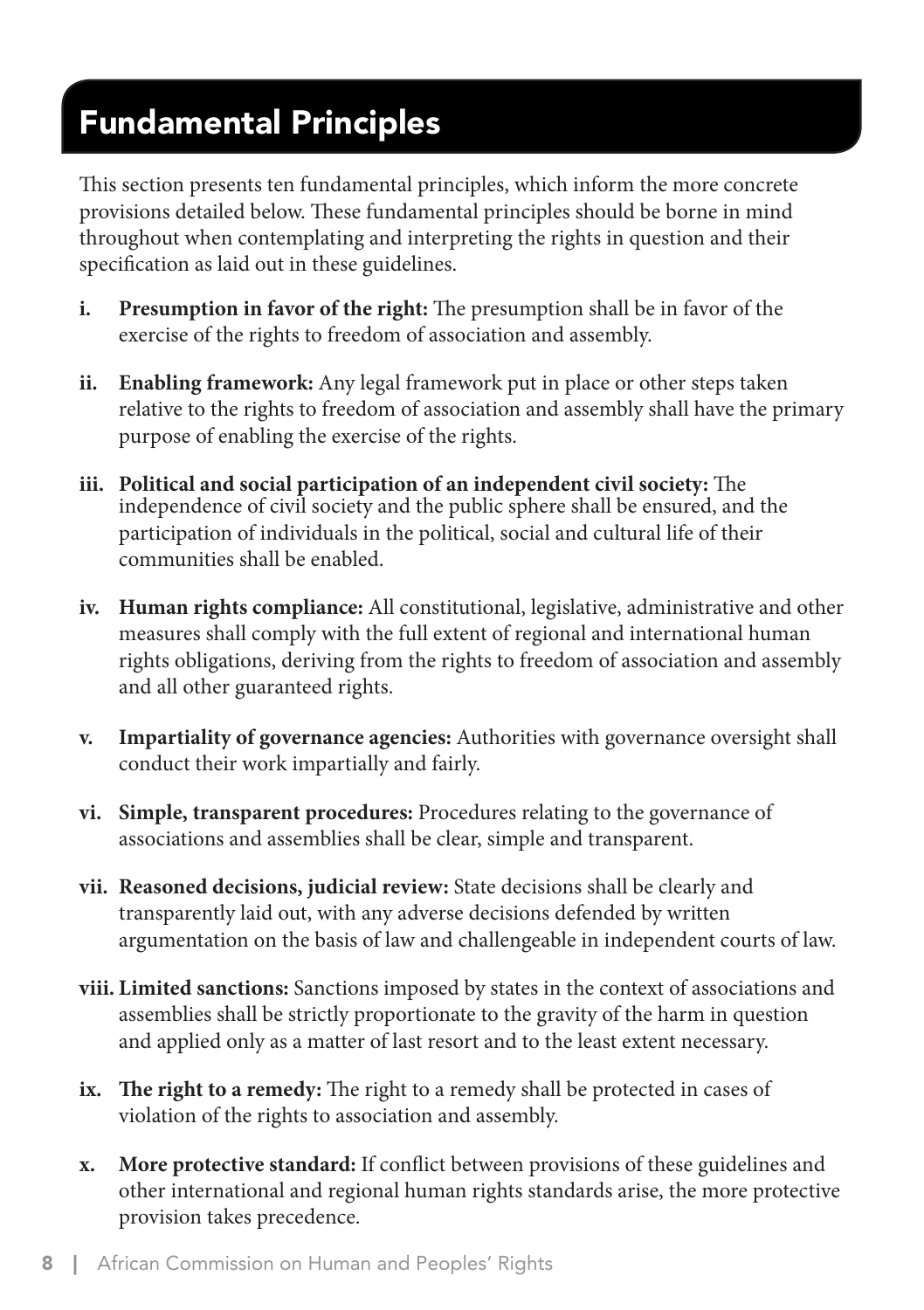### **Definition**

- 1. An association is an organized, independent, not-for-profit body based on the voluntary grouping of persons with a common interest, activity or purpose. Such an association may be formal (de jure) or informal (de facto).<sup>1</sup>
	- a. A formal (de jure) association is an association that has legal personality.
	- b. An informal (de facto) association is an association that does not have legal personality, but that nonetheless has some institutional form or structure.2
- 2. Civil society consists of formal and informal associations independent of the state through which citizens may pursue common purposes, participate in the political, social and cultural life of their societies, and be involved in all matters pertaining to public policy and public affairs.
- 3. Assembly refers to an act of intentionally gathering, in private or in public, for an expressive purpose and for an extended duration. The right to assembly may be exercised in a number of ways, including through demonstrations, protests, meetings, processions, rallies, sit-ins, and funerals, through the use of online platforms, or in any other way people choose.

<sup>1</sup> See Organisation for Security and Cooperation in Europe, Guidelines on Freedom of Association (2015), para. 7.

<sup>2</sup> See id.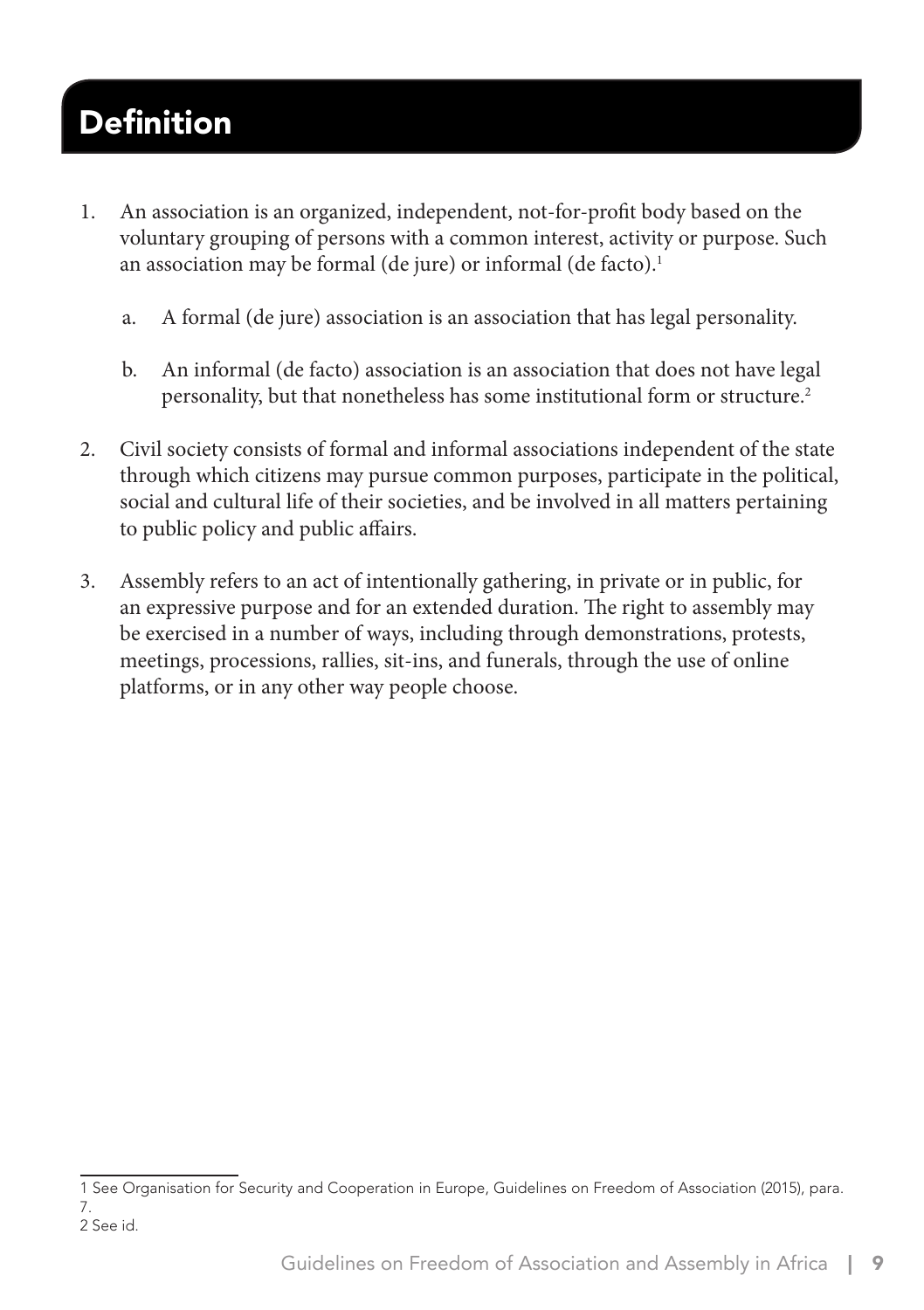### Part 1: Freedom of Association

#### I. Legal Framework

- 4. The right to freedom of association is guaranteed under Article 10 of the African Charter, Article 8 of the African Charter on the Rights and Welfare of the Child, and Articles 12(3), 27(2) and 28 of the African Charter on Democracy, Elections and Governance.
- 5. The right to freedom of association is also guaranteed under Article 20 of the Universal Declaration of Human Rights, Article 22 of the International Covenant on Civil and Political Rights, Article 15 of the International Convention on the Rights of the Child, Article 7(c) of the Convention on the Elimination of All Forms of Discrimination Against Women, Article 26 and 40 of the International Convention on the Protection of the Rights of All Migrants Workers and Members of Their Families, Article 15 of the 1951 Convention Relating to the Status of Refugees, Article 24(7) of the International Convention for the Protection of All Persons from Enforced Disappearance, and Article 29 of the Convention on the Rights of Persons with Disabilities.
- 6. National constitutions shall guarantee the right to freedom of association, which shall be understood in a broad manner consistent with regional and international human rights law.<sup>3</sup>
- 7. National legislation on freedom of association, where necessary, shall be drafted with the aim of facilitating and encouraging the establishment of associations and promoting their ability to pursue their objectives. Such legislation shall be drafted and amended on the basis of broad and inclusive processes including dialogue and meaningful consultation with civil society.
- 8. The right to freedom of association is a right enjoyed both by individuals and by groups.4 The choice to exercise the right to freedom of association shall always be voluntary; individuals shall not be compelled to join associations, and shall always be free to leave them.<sup>5</sup> Those founding and belonging to an association may choose whom to admit as members, subject to the prohibition on discrimination.

<sup>3</sup> Where a constitution states that the essence of a right shall be defined by law, this should in no way be interpreted to allow unreasonable limitation of the right.

<sup>4</sup> See Monim Elgak, Osman Hummeida & Amir Suliman (represented by International Federation for Human Rights & World Organisation Against Torture) v. Sudan, Comm. No. 379/09 (2014), para. 118.

<sup>5</sup> See Universal Declaration of Human Rights, Art 20(2); Nkpa v. Nkume, Nigerian Court of Appeal (2000), para. 51.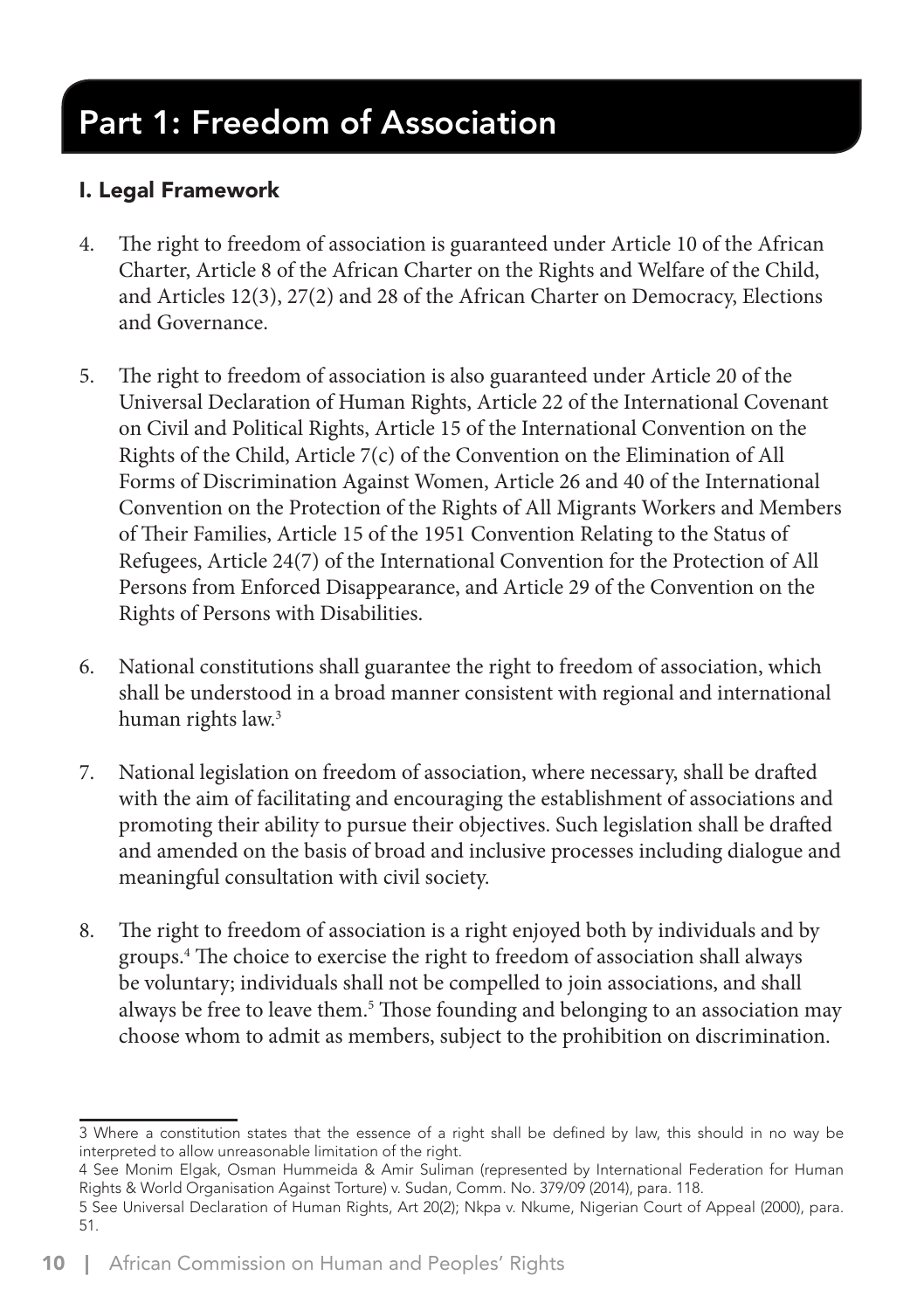#### II. Legal Personality

#### **Formation**

- 9. Every person has the right to establish an association together with another, free from limitations violating the right to equality and the guarantee of nondiscrimination.6 No more than two people shall be required in order to found an association.
- 10. The fact of past criminal conviction alone shall not prevent an individual from founding an association.7

#### **Legal Personality of Associations**

- 11. States shall not compel associations to register in order to be allowed to exist and to operate freely.<sup>8</sup> Informal (de facto) associations shall not be punished or criminalized under the law or in practice on the basis of their lack of formal (de jure) status.
- 12. Associations shall have the right to acquire legal personality and consequent benefits.<sup>9</sup>

#### **Notification Regime**

13. Registration shall be governed by a notification rather than an authorization regime, such that legal status is presumed upon receipt of notification.<sup>10</sup> Registration procedures shall be simple, clear, non-discriminatory and nonburdensome, without discretionary components. Should the law authorize the registration authorities to reject applications, it must do so on the basis of a limited

<sup>6</sup> Including inter alia children and non-nationals. See Article 15 of the Convention on the Rights of the Child and Article 8 of the African Charter on the Rights and Welfare of the Child. Children's right to found associations shall be interpreted in accordance with their evolving capacities and the principle of the best interests of the child, in accordance with the Convention on the Rights of the Child and the African Charter on the Rights and Welfare of the Child. The two categories are mentioned specifically here due to the fact many national laws specifically exclude such categories of persons.

<sup>7</sup> Past criminal conviction shall only potentially limit an individual's ability to found an association where the nature of that conviction directly raises concern relative to the true purpose of the association. Direct reason for concern would be raised, for instance, where an individual seeking to set up an association has previously been convicted of fraud and there is well-founded reason to believe the association is not being set up in good faith. 8 Ideally, legislation shall explicitly recognize the right to exist of informal associations.

<sup>9</sup> Including the ability to have bank accounts and to initiate legal proceedings in their name.

<sup>10</sup> See Monim Elgak, Osman Hummeida & Amir Suliman (represented by International Federation for Human Rights & World Organisation Against Torture) v. Sudan, Comm. No. 379/09 (2014), paras. 118 for the stipulation that the right to freedom of association "comprises the right to form and join associations freely." For overturning of an illegitimate refusal of registration, see Attorney General of Botswana v. Thuto Rammoge and others, Botswana Court of Appeal (Mar. 16, 2016).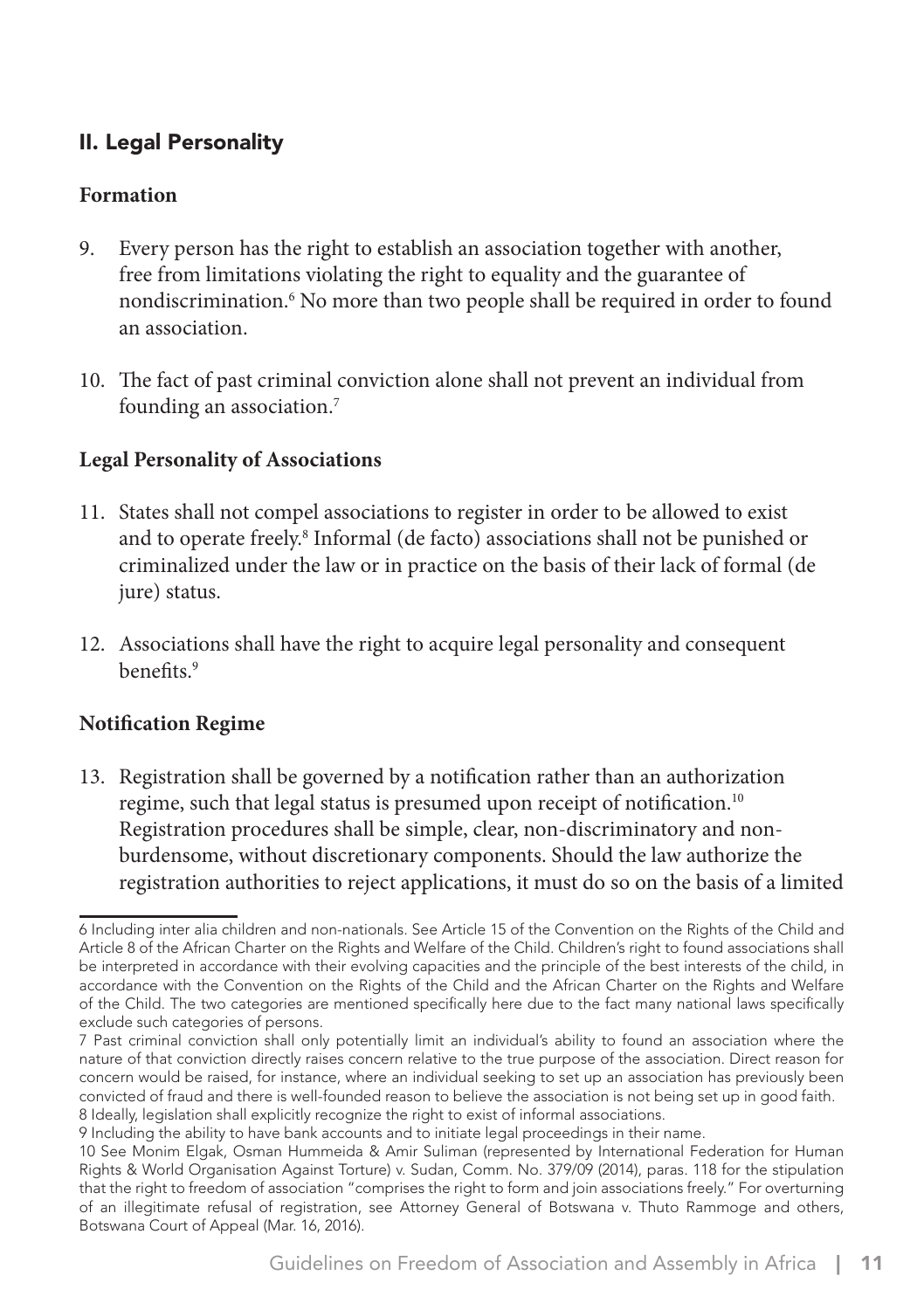number of clear legal grounds, in compliance with regional and international human rights law.<sup>11</sup>

- 14. States may require that associations include certain basic information in their initial notifications. Information required may include the name of the association, names of founding members, physical address (if any), contact information, and planned aims and activities of the association.<sup>12</sup>
- 15. The law shall not limit the names of associations, unless they are misleading, for instance due to resembling the names of other associations, or where they violate the prohibition of hate speech as defined by regional and international human rights law.13
- 16. Associations shall be provided with official documents confirming their submission of notification upon such submission. Should the authorities fail to provide such documents, mailing records and copies of the notification form submitted shall suffice as evidence of submission of notification.
- 17. Associations shall not be required to register more than once or to renew their registration.
- 18. A registration fee may be imposed to cover administration fees, provided that this fee is modest and does not have the effect of deterring associations from registering in practice.14
- 19. The same registration procedure shall be employed throughout the country.15
- 20. Foreign and international associations may establish branches in accordance with procedures duly laid down in national law. Any limitations imposed by states shall be in accordance with the principle of legality, have a legitimate public purpose, and be necessary and proportionate means of achieving that purpose within a democratic society, as these principles are understood in the light of regional and international human rights law.

<sup>11</sup> For more commentary pertaining to such an issue, see Organisation for Security and Cooperation in Europe, Guidelines on Freedom of Association (2015), para. 154.

<sup>12</sup> Should the information initially submitted be incomplete, the administrative authorities should inform the association and request the additional information.

<sup>13</sup> On the definition of this term, see Office of the High Commissioner for Human Rights, Rabat Plan of Action on the prohibition of advocacy of national, racial or religious hatred that constitutes incitement to discrimination, hostility or violence (Oct. 5, 2012).

<sup>14</sup> Where an association does not possess sufficient financial means, easement of fees is appropriate.

<sup>15</sup> This clause is aimed at preventing limitations on associations within certain territories and regions of countries.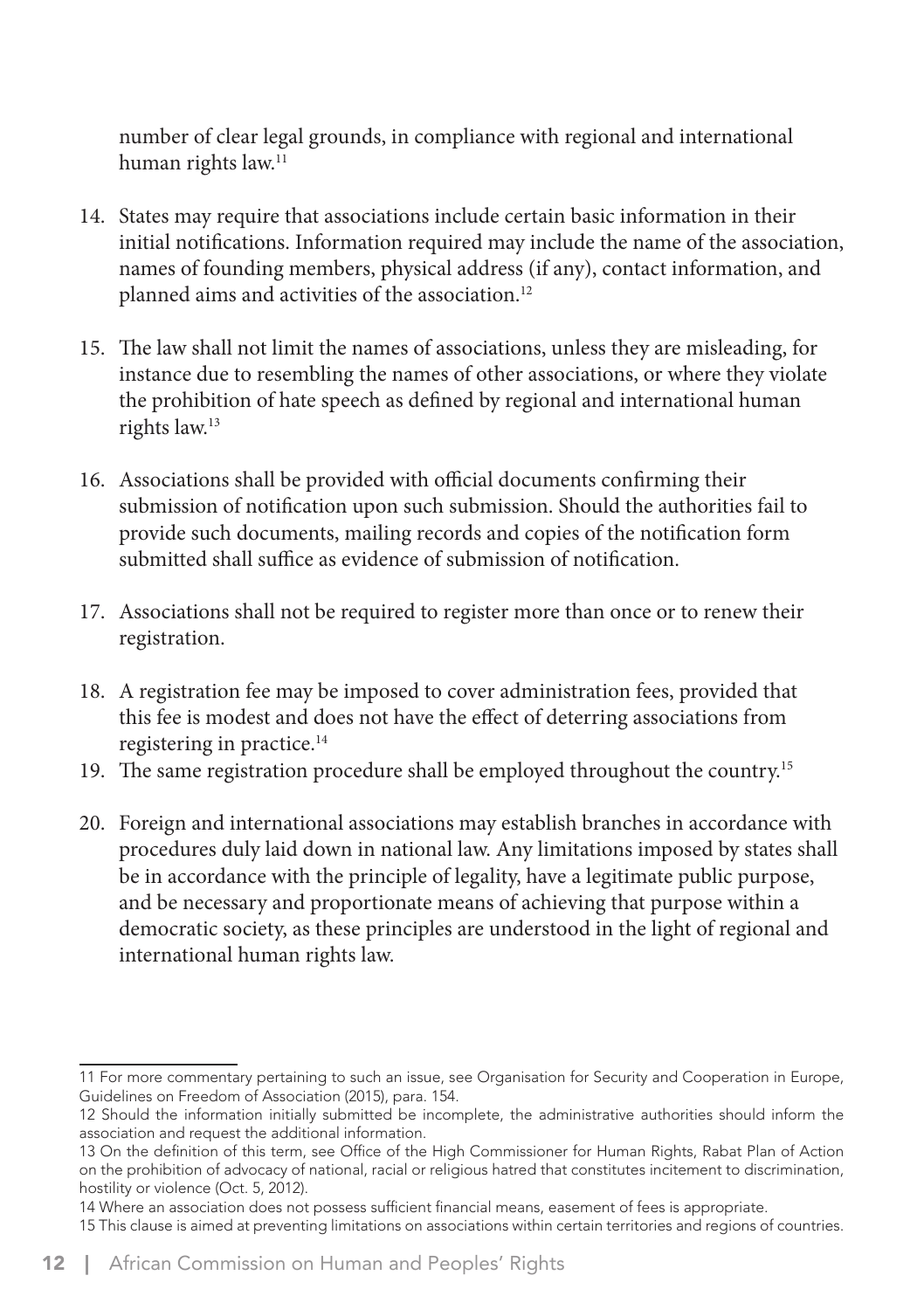#### **Administrative Authority Responsible for Registering Associations**

- 21. The body that registers associations must perform its functions impartially and fairly.16 Only one body should be tasked with registering associations. The process through which individuals are appointed to the body shall be transparent.
- 22. The administrative authority in charge of registration shall make sure that the procedure and its decisions are accessible and transparent.<sup>17</sup>

#### III. Purposes and Activities

- 23. Associations shall determine their purposes and activities freely.
- 24. Any limitations imposed by states shall be in accordance with the principle of legality, have a legitimate public purpose, and be necessary and proportionate means of achieving that purpose within a democratic society, as these principles are understood in the light of regional and international human rights law.18
- 25. Associations shall be able to engage in the political, social and cultural life of their societies, and to be involved in all matters pertaining to public policy and public affairs, including, *inter alia*, human rights, democratic governance, and economic affairs, at the national, regional and international levels.
- 26. States shall establish mechanisms that enable associations to participate in the formulation of law and policy. Such mechanisms shall aim to foster broad and inclusive processes, dialogue and meaningful consultation.<sup>19</sup>

<sup>16</sup> In accordance with best practice, the body should include representatives of civil societ

<sup>17</sup> In no cases shall an association be prevented from registering through being required to submit documents it can only obtain from the authorities, where the authorities do not promptly and effectively supply such documents.

The authorities should facilitate the process of registration, with special concern relative to those who wish to form associations representing marginalized communities, by providing aid to those who require it; by translating registration procedures into local languages; by creating a decentralized system of offices capable of receiving registration – operated, for instance, through local government centers – throughout the country; and by enabling online registration. In addition, the administrative authority should maintain an easily accessible database of registered associations, in print and online form, including information on numbers of accepted and rejected applications, as well as the reasons proffered for any rejections.

<sup>18</sup> See Monim Elgak, Osman Hummeida & Amir Suliman (represented by International Federation for Human Rights & World Organisation Against Torture) v. Sudan, Comm. No. 379/09 (2014), paras. 116-9.

<sup>19</sup> Participation shall be enabled at the local, regional, national and international levels. Participation opportunities shall include the ability for associations to submit inputs concerning draft laws or proposed changes to laws or constitutions, policies and administrative practices, where such are considered. Associations shall always actively be consulted on potential amendments affecting the legal and regulatory framework governing associations in particular, prior to the enactment of the changes. Consultations shall be inclusive, reflecting the diversity of associations, populations and points of view in a society, including the perspectives of associations with points of view opposing as well as supporting government proposals. Consultations shall be enabled through timely and detailed access to the relevant official information, with sufficient time allowed for associations to formulate and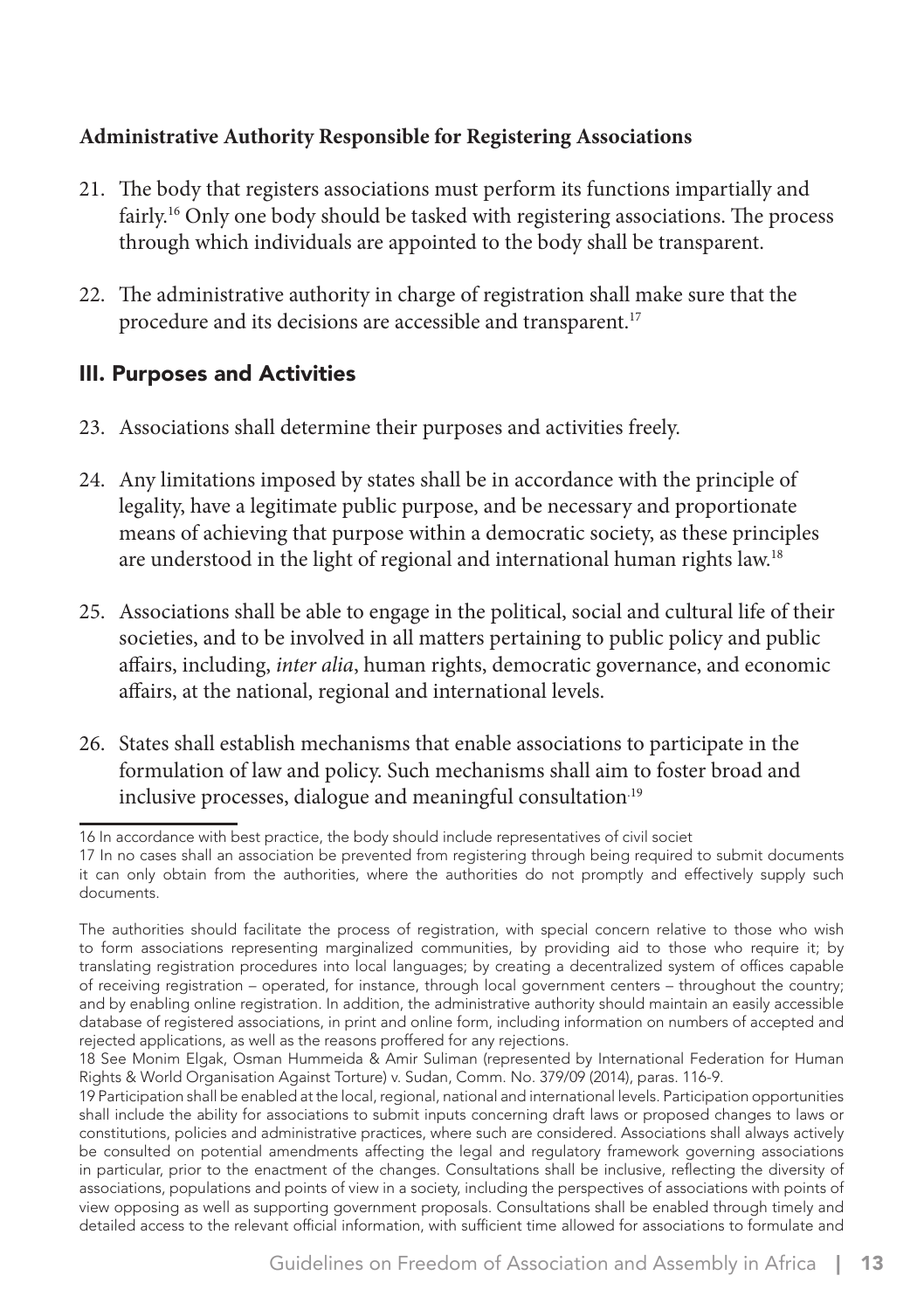- 27. Associations shall be able to comment publicly and privately on reports submitted by states to national human rights institutions and regional and international human rights bodies, including prior to the submission of the reports in question.20
- 28. The right to freedom of association protects, *inter alia,* expression; criticism of state action; advancement of the rights of discriminated-against, marginalized and socially vulnerable communities, including the rights of women and children; and all other conduct permissible in the light of regional and international human rights law.21
- 29. States shall respect, in law and practice, the right of associations to carry out their activities, including those denoted above, without threats, harassment, interference, intimidation or reprisals of any kind.<sup>22</sup>
- 30. States shall protect associations, including their principal and most visible members, from threats, harassment, interference, intimidation or reprisals by third parties and non-state actors.

#### IV. Oversight

#### **Oversight Bodies**

31. Matters relating to the oversight of associations shall be overseen, where necessary, by a single body that conducts its functions impartially and fairly.23 Such a body shall have oversight only in relation to essential, minimum internal governance

express their views and participate in a meaningful, substantive manner.

23 Civil society actors may be included in this body as a means to promote transparency and fairness.

Consultation procedures shall take account of the fact that certain persons and groups face challenges in accessing information and disseminating their points of view, for instance due to marginalization, illiteracy, language barrier, disability, lack of internet access and/or geographical remoteness; proactive steps shall be taken to overcome these obstacles.

<sup>20</sup> Comment may, inter alia, take the form of press release, public report, shadow report or private comments submitted to the organization in question.

<sup>21</sup> See, e.g., International Pen and Others (on behalf of Ken Saro-Wira) v. Nigeria, Comm. Nos. 137/94, 139/94, 154/96 and 161/97 (1998), paras. 107-10 (finding a violation of the right to freedom of association where the government took action against an association due to disapproval of its actions). See also Monim Elgak, Osman Hummeida & Amir Suliman (represented by International Federation for Human Rights & World Organisation Against Torture) v. Sudan, Comm. No. 379/09 (2014), paras. 116-9.

<sup>22</sup> On state harassment of individuals and associations due to their adoption of positions the authorities disapproved of, see Aminu v. Nigeria, Comm. No. 205/97 (2000), paras. 22-3; Huri-Laws v. Nigeria, Comm. No. 225/98 (2000), paras. 47-9; Ouko v. Kenya, Comm. No. 232/99 (2000), paras. 29-30; Monim Elgak, Osman Hummeida & Amir Suliman (represented by International Federation for Human Rights & World Organisation Against Torture) v. Sudan, Comm. No. 379/09 (2014), paras. 116-9.

<sup>&#</sup>x27;Intimidation or reprisal' means any form of violence, threat, retaliation, de facto or de jure adverse discrimination, pressure or any other arbitrary or detrimental action or threat related to status, or legitimate work or activity, including proposed, attempted or imputed work or activity.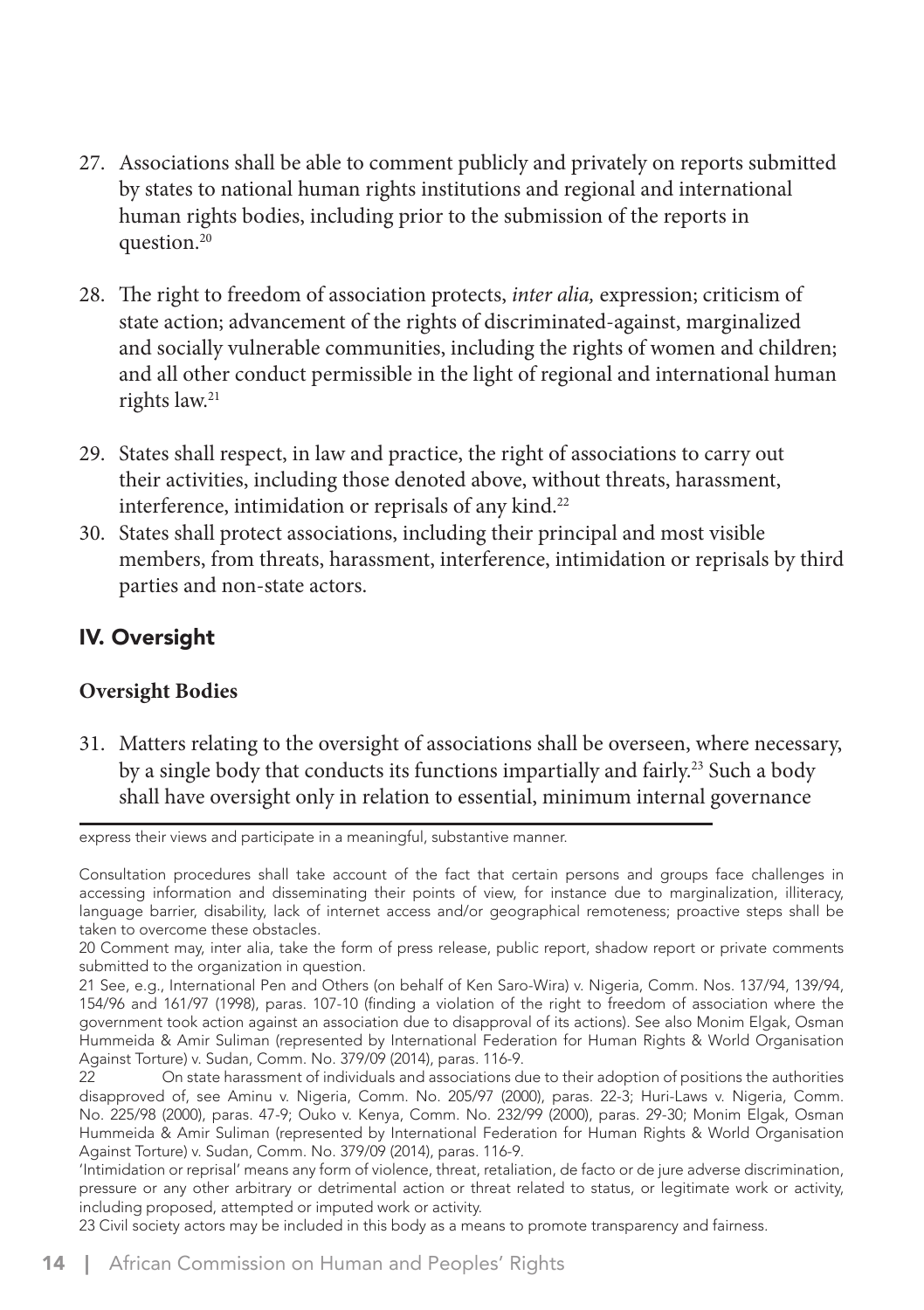structures and standards.<sup>24</sup> The powers of such a body shall be clearly delimited by law in accordance with regional and international human rights standards.

32. Civil society actors should work together to establish independent self-governance standards, which should aim for openness, transparency and democratic structures.

#### **Oversight Powers**

- 33. The oversight powers of the authorities shall be carefully delimited, so as not to infringe on the right to freedom of association.
	- a. In particular, associations shall not be required to transmit detailed information such as the minutes of their meetings, lists of their members, or personal information of their members to the authorities.25
	- b. Neither law nor practice shall require the attendance of state agents at meetings of associations.
- 34. State inspections shall not aim at verifying the compliance of associations with their own internal procedures.<sup>26</sup>
	- a. Inspections of associations by oversight bodies shall only be permitted following a judicial order in which clear legal and factual grounds justifying the need for inspection are presented.
	- b. Inspections shall only take place where there is a well-founded evidencebased allegation of a serious legal violation.
	- c. Regulations on inspections shall clearly define the powers of inspecting officers, ensure respect for privacy, and provide redress for any violations committed through the inspection process.
	- d. Where associations are required to provide documents prior to or during an inspection, the number of documents required should be defined and reasonable, and associations should be given sufficient time to prepare them

<sup>24</sup> The core matter falling under such a category is a prohibition on the distribution of profits.

<sup>25</sup> A list of the names of the founding members of an association may form part of the documents necessary in the notification procedure, however. For more commentary pertaining to such an issue, see Organisation for Security and Cooperation in Europe, Guidelines on Freedom of Association (2015), para. 167.

<sup>26</sup> As it is for associations to determine these matters internally. For more commentary pertaining to such an issue, see Organisation for Security and Cooperation in Europe, Guidelines on Freedom of Association (2015), para. 178.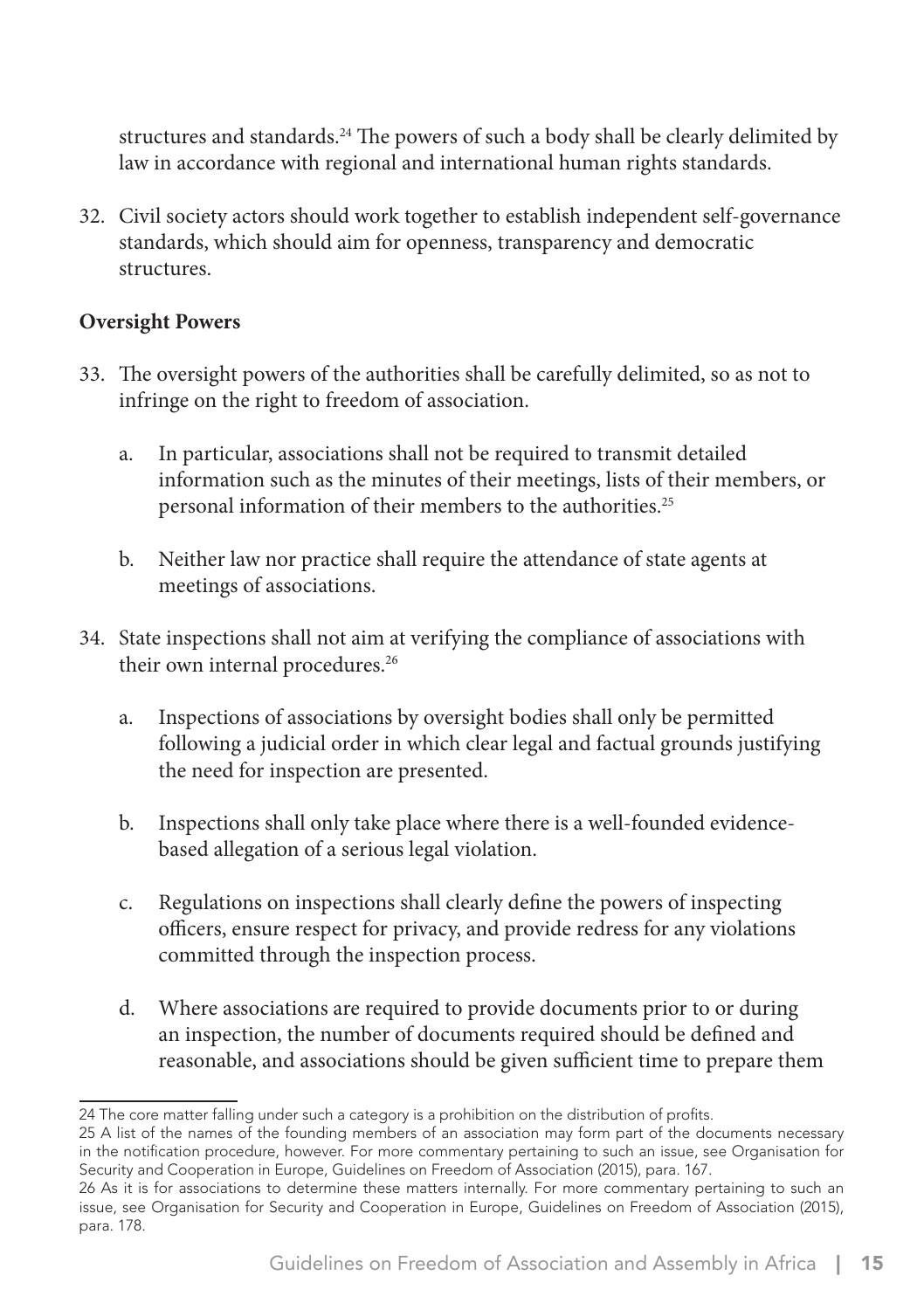- e. In no cases shall inspections be utilized in order to harass or intimidate associations of which political authorities disapprove.
- f. Where an unjustified inspection occurs, the association in question shall have the right to a remedy, and sanctions shall be levied against the responsible parties in a court of law.
- 35. Authorities shall respect the right to privacy of associations and shall not subject them to undue surveillance.<sup>27</sup> Surveillance may only be pursued in cases where reasonable suspicion of an infraction of the law has led to a court-issued warrant authorizing such. Associations and individuals who have their rights to freedom of association and privacy violated through illegitimate surveillance shall be afforded appropriate redress.

#### **Internal Governance Structures**

- 36. Associations shall be self-governing and free to determine their internal management structures, rules for selecting governing officers, internal accountability mechanisms and other internal governance matters.
	- a. Law or regulation shall not dictate the internal organization of associations, beyond basic provisions providing that non-discriminatory and rightsrespecting principles be followed.
	- b. Associations shall not be required to obtain permission from the authorities to change their internal management structure or other elements of their internal rules.
	- c. Public authorities shall not interfere with associations' choices of managing officers, unless such persons are barred by national law from holding the positions in question on the basis of legitimate grounds as interpreted by regional and international human rights law.28
	- d. The law shall not require that physical meetings be held.<sup>29</sup>

The law may require the identification of governing officers.

<sup>27</sup> For more details, see The Global Principles on National Security and the Rights to Information (Tshwane Principles), Article 10(E); Principles and Guidelines on Human and Peoples' Rights while Countering Terrorism in Africa, Part 11.

<sup>28</sup> Such as, of example, where individuals previously convicted of fraud are barred from holding financial management positions.

<sup>29</sup> Both because this is an unnecessary requirement and given the potentials offered by communication technology.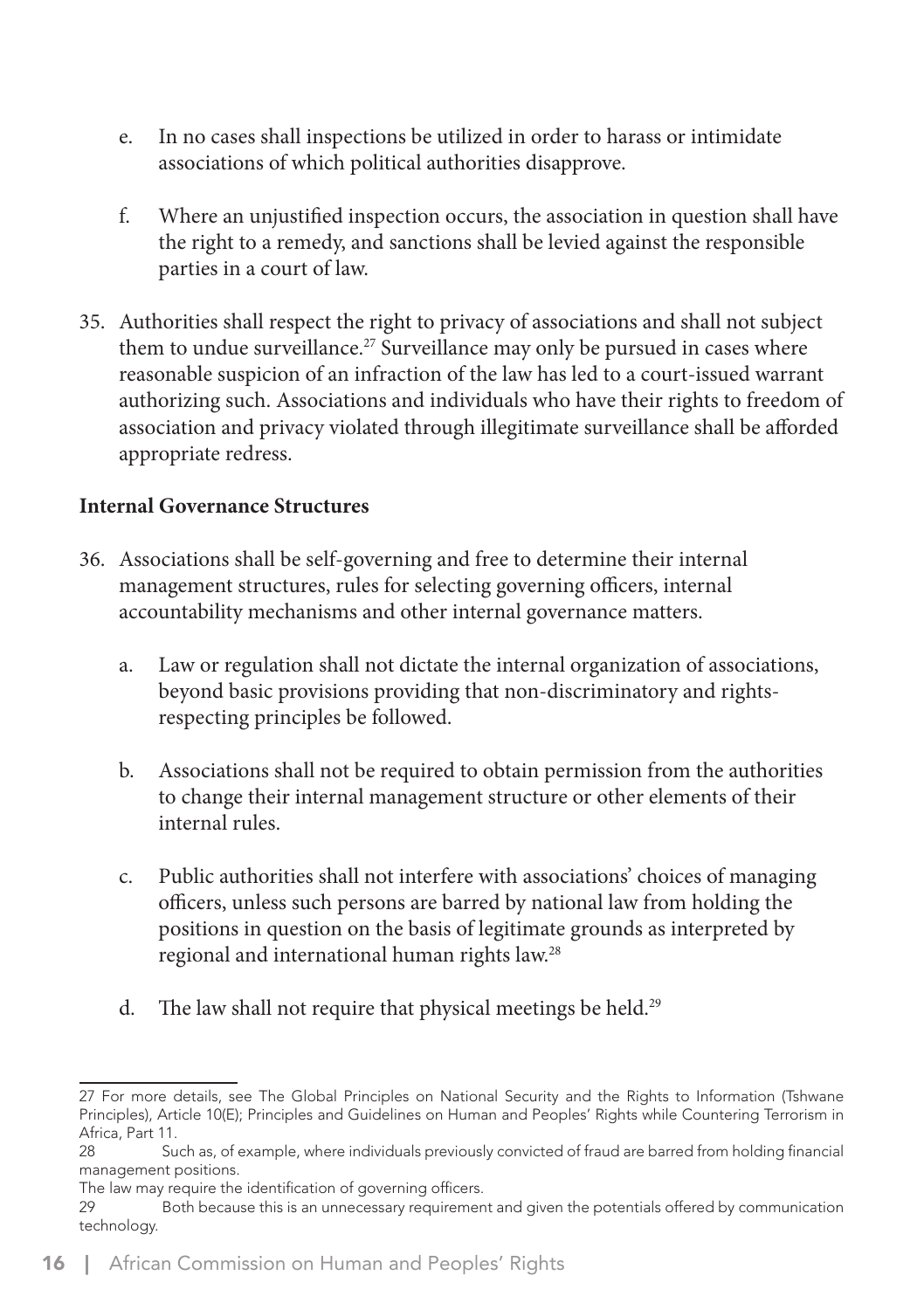#### V. Financing

#### **Acquisition of Funding**

- 37. The law shall clearly state that associations have the right to seek, receive and use funds freely in compliance with not-for-profit aims.
	- a. Associations shall be free to conduct fundraising through various means, including engaging in economic activities designed to support the aims of the organization.
	- b. Associations shall be free to acquire resources in the form of cash as well as property, goods, services, investments, and other assets.
- 38. Associations shall be able to seek and receive funds from local private sources, the national state, foreign states, international organizations, transnational donors and other external entities.<sup>30</sup> States shall not require associations to obtain authorization prior to receipt of funding.
- 39. Associations shall be subject to the same general laws governing money laundering, fraud, corruption, trafficking and similar offenses as individuals and for-profit enterprises.<sup>31</sup>
- 40. Income generated shall not be distributed as profits to the members of not-forprofit associations. Associations shall however be able to use their income to fund staff and reimburse expenses pertaining to the activities of the association and for purposes of sustainability.32

32 Regulations preventing excessive salaries, which may be a means of bypassing the prohibition on engagement in for-profit activities, are however reasonable.

<sup>30</sup> See UN Special Rapporteur on the rights to freedom of peaceful assembly and of association, Report to the UN Human Rights Council (Funding of associations and holding of peaceful assemblies), UN Doc. A/HRC/23/39 (Apr. 24, 2013), Section 20; Organisation for Security and Cooperation in Europe, Guidelines on Freedom of Association (2015), paras. 218, 223.

In particular, states should not prohibit funding solely on the basis that it is foreign, require that funds pass through a state-run entity before being received, impose excessive reporting requirements relative to foreign funding, ban foreign-funded associations from otherwise legitimate activities, stigmatize or delegitimize foreignfunded associations, initiate aggressive auditing campaigns, or impose criminal or other excessive penalties on the basis of receipt of foreign-funding as such.

<sup>31</sup> This article is key, highlighting that, as in other areas, where there are criminality and law enforcement concerns, the appropriate laws and enforcement procedures will apply. Of fundamental importance however is that such issues be dealt with in the appropriate context, through legal approaches of general application, and that particular legal regimes, designed with a presumption of the criminality of civil society and the aim of restricting its work, not be carved out. Measures taken to fulfill such aims shall be clearly laid out by law, necessary and proportionate, shall be carefully targeted and the least intrusive means to fulfill such objectives, shall not be overly burdensome, shall be impartially applied and shall not be used as cover for illegitimate purposes, such as to prevent funding to associations of which the authorities disapprove. Funding for human rights organizations in particular shall not be targeted under such pretexts.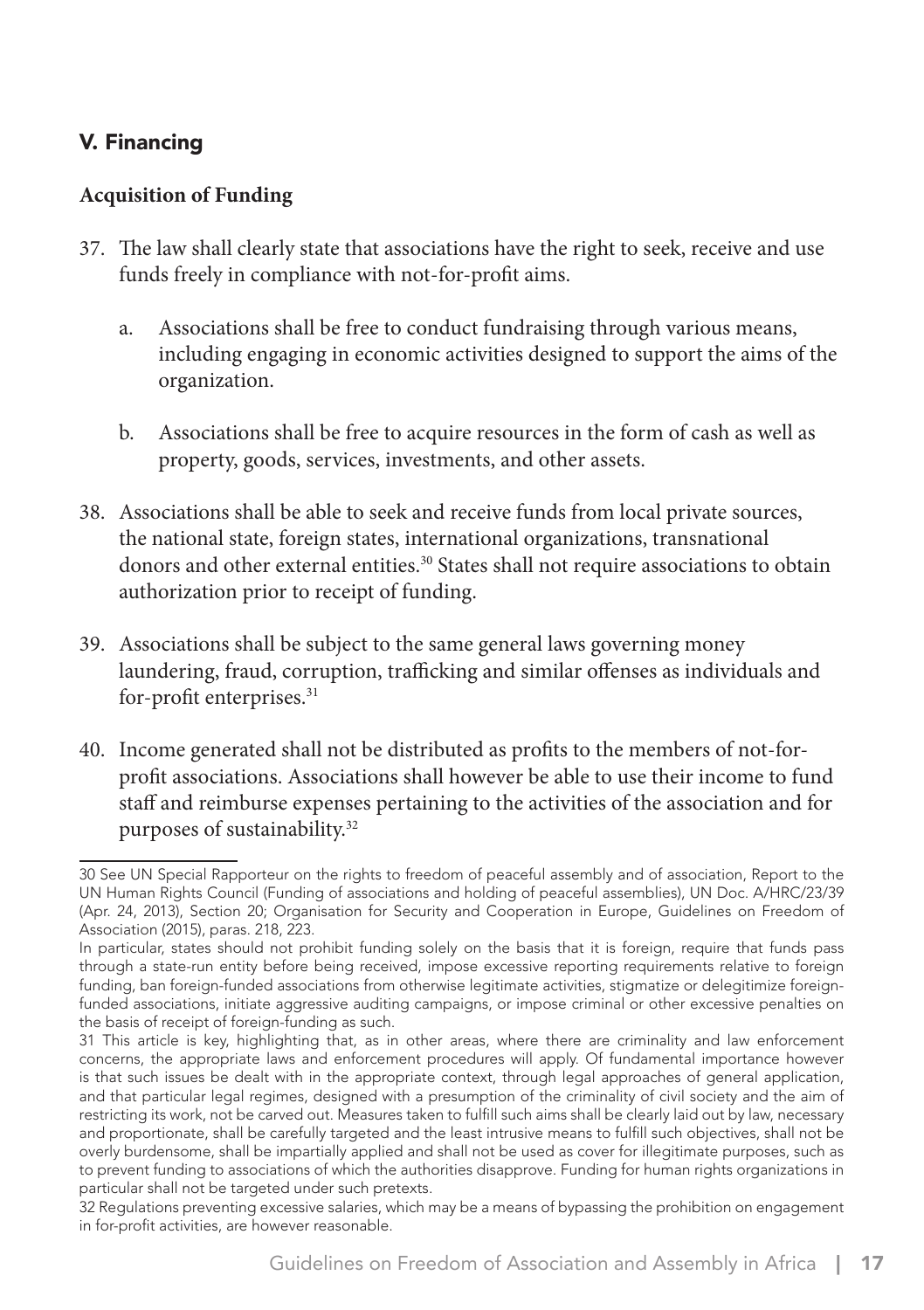#### **Public Support**

- 41. States should provide tax benefits, and public support where possible, to not-forprofit associations.33
- 42. States that provide public support to associations, including in the form of tax benefits, shall ensure that funds and benefits are distributed in an impartial, nonpartisan and transparent manner, on the basis of clear and objective criteria, and that the granting of funds or benefits is not used as a means to undermine the independence of civil society sphere.
- 43. Public support shall promote the equal ability to participate of all groups and individuals in society through support for associations working with and for marginalized, socially-vulnerable and discriminated-against communities.<sup>34</sup>
- 44. Any body vested with the power to determine public support shall conduct its functions impartially and fairly. The procedures governing the operations of that body shall be clearly laid out by law.
- 45. All forms of public support shall be entirely transparent.
	- a. Such transparency includes clear publication of the relevant criteria and decision-making process, the amounts of funds awarded, their recipients and the grounds upon which funding decisions were made.<sup>35</sup>
	- b. Additional reporting requirements may be imposed in order to enable effective use and reporting of state funding. Such reporting requirements shall not be overly burdensome in relationship to the quantum of funding available, and shall be the same across organizations receiving similar quantities of funding. Support provided shall cover additional costs imposed by such requirements.
	- c. The levels of public funding available, both in total and to particular organizations, shall be clearly stipulated in advance.
- 46. Associations shall be able to approach the courts for review of a denial of funding if they believe the decision was taken unfairly.

<sup>33</sup> Public support includes not only direct financial support, but rather all forms of support, including material support, in-kind benefits, exemptions, and other forms of non-direct support.

<sup>34</sup> Such groups include organizations involved in human rights protection, policy-making, monitoring and advocacy, the provision of social services, and other aims and activities.

<sup>35</sup> Steps should be taken in particular to ensure all potentially interested organizations are made aware of the relevant criteria and any steps necessary to become eligible for such funding. Any steps necessary to become eligible for such funding should not be overly burdensome in relationship to the quantum of funding available.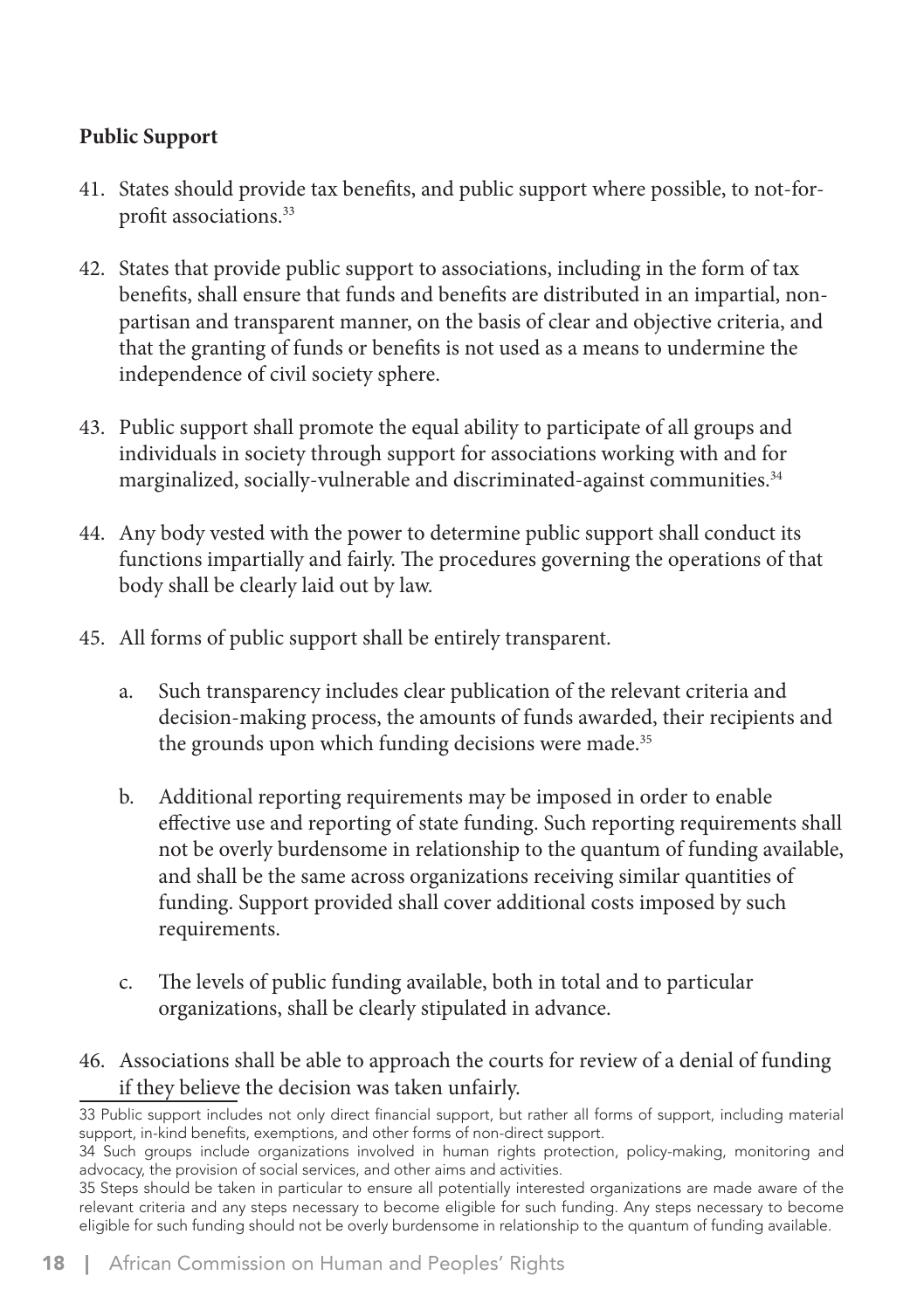#### **Reporting**

- 47. Reporting requirements shall be constructed on the basis of the presumed lawfulness of associations and their activities, and shall not interfere with the internal management or activities of associations.
- 48. Where reporting is required, reporting requirements shall be simple and shall not be overly burdensome.<sup>36</sup>
	- a. Reporting requirements shall be entirely laid out in a single piece of legislation, and reports shall only be required to a single state body.<sup>37</sup>
	- b. Any reporting requirements shall not require extensive details, but shall rather be aimed at ensuring financial propriety.<sup>38</sup>
	- c. The rights to confidentiality and privacy of associations, their members and those on whose behalf they work shall be respected throughout the reporting process.
	- d. Reporting requirements shall be proportionate to the size and scope of the organization and shall be facilitated to the extent possible, *inter alia*, through the provision of templates, information technology tools, and other measures.
	- e. Reporting requirements shall not be used as a way to limit or target associations, including, *inter alia,* by utilizing the information therein to publicly condemn associations or by attempting to sanction or punish associations merely for altering their activities in relationship to the objectives they originally set out.
- 49. In no circumstances shall an audit of a not-for-profit association be more burdensome than an audit of a for-profit association of comparable means, nor shall an audit be conducted to harass an association. Neither reporting nor auditing requirements shall be so burdensome as to significantly diminish the substantive activities of a not-for-profit association.

<sup>36</sup> In no circumstances shall not-for-profit associations be subjected to greater reporting requirements than forprofit entities.

Yearly reporting is generally adequate.

<sup>37</sup> Such a body shall be responsible for distributing the information to other concerned authorities, as appropriate.

<sup>38</sup> Including, for instance, through requiring basic description of association projects and activities as necessary to account for the use of funds.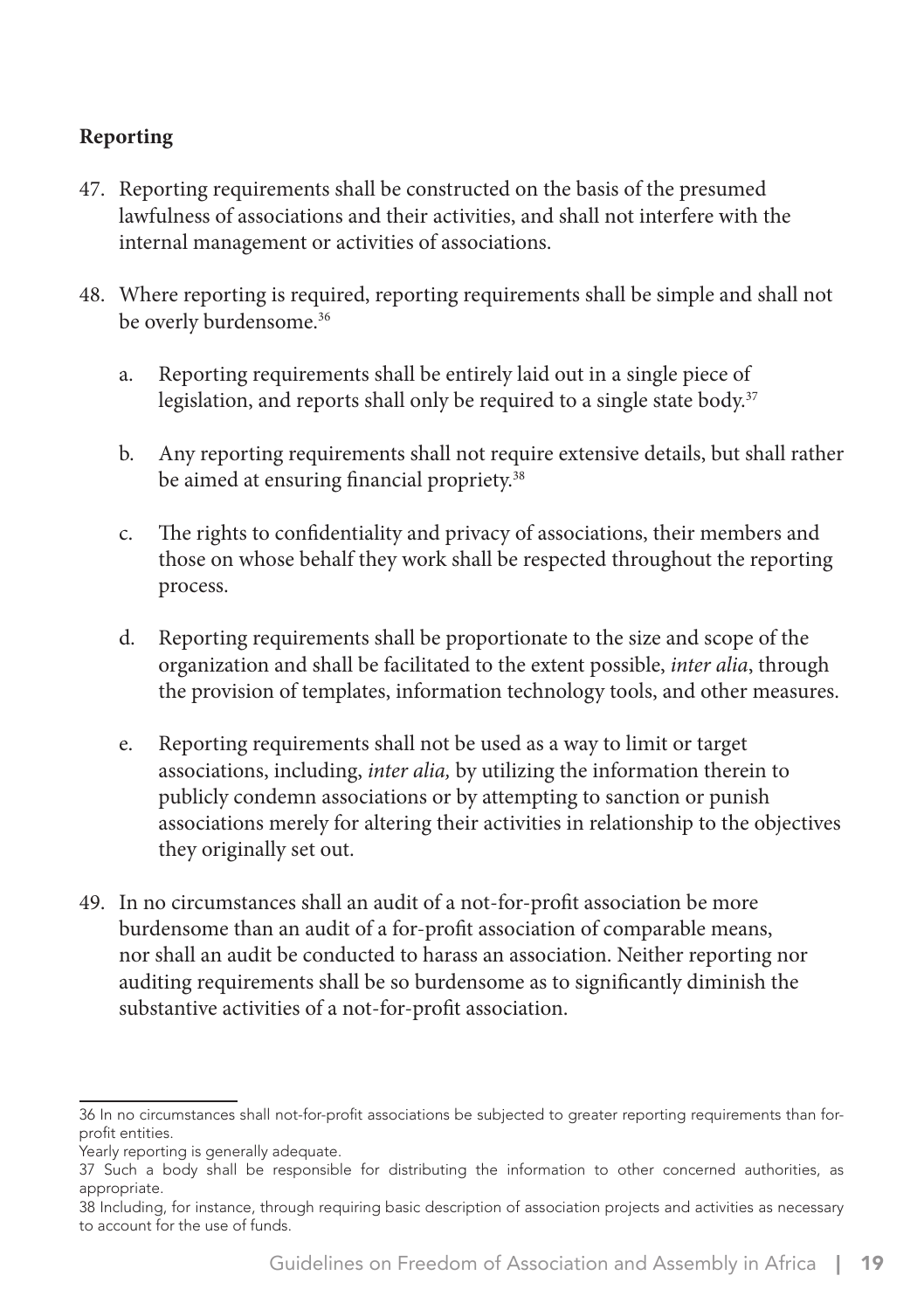#### VI. Federations and Cooperation

- 50. Associations shall be free to create national federations with legal status through procedures substantively equivalent to those through which associations are created. Associations shall also be free to create informal (de facto) national federations.
- 51. Associations and national federations shall be able to join international federations, and international federations shall be able to obtain legal status in particular countries through procedures substantively equivalent to those through which international associations may obtain such status.
- 52. The decision to form or not to form federations shall be made freely by civil society actors. The state shall not stipulate by law the existence of particular or exclusive regional or national federations of associations.<sup>39</sup>
- 53. The law shall not stipulate mandatory state membership of particular federations.<sup>40</sup>
- 54. States and officials shall refrain from interfering in domestic and international civil society space through the creation, operation or provision of covert support for non-independent civil society organizations.

#### VII. Sanctions and Remedies

- 55. States shall not impose criminal sanctions in the context of laws governing not-for-profit associations.41 All criminal sanctions shall be specified within the penal code and not elsewhere. Civil society shall not be governed by provisions of criminal law different from the generally applicable provisions of the penal code.<sup>42</sup>
- 56. Sanctions shall be applied only in narrow and lawfully prescribed circumstances, shall be strictly proportionate to the gravity of the misconduct in question, and shall only be applied by an impartial, independent and regularly constituted court, following a full trial and appeal process.

<sup>39</sup> See Civil Liberties Organisation (in respect of the Nigerian Bar Association) v. Nigeria, Comm. No. 101/93 (1995), paras. 14-6.

<sup>40</sup> See Civil Liberties Organisation (in respect of the Nigerian Bar Association) v. Nigeria, Comm. No. 101/93 (1995), paras. 14-6.

<sup>41</sup> On the related issue of the inappropriate application of criminal measures to associations, see Malawi African Association and others v. Mauritania, Comm. Nos. 54/91, 61/91, 98/93, 164-196/97 & 210/98 (2000), paras. 106-7. 42 Relating, for example, to fraud, embezzlement and similar offenses.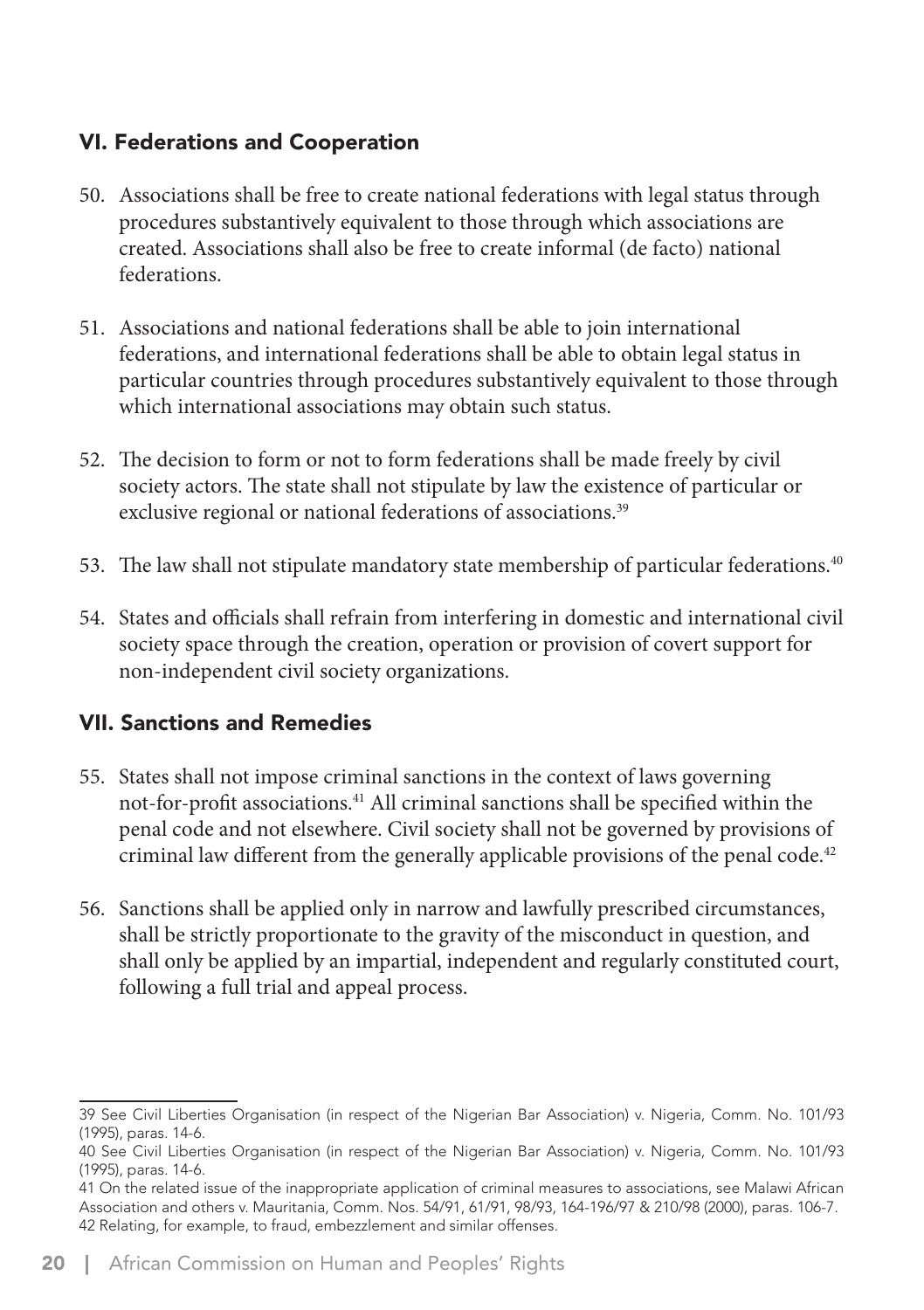- 57. Liability shall not be imputed from associations to individuals or *vice versa*. 43 Offenses committed by particular members of associations shall not be taken as grounds to penalize the association itself, where the official decision-making structure of the association was not employed to pursue those offenses. Similarly, offenses committed by an association, for instance through decisions of its officers, shall not be imputed to members of the association who did not take part in the offenses in question.
- 58. Suspension or dissolution of an association by the state may only be applied where there has been a serious violation of national law, in compliance with regional and international human rights law and as a matter of last resort.<sup>44</sup> Suspension may only be taken following court order, and dissolution only following a full judicial procedure and the exhaustion of all available appeal mechanisms. Such judgments shall be made publicly available and shall be determined on the basis of clear legal criteria in accordance with regional and international human rights law.
- 59. Sanctions shall not be disproportionate or aimed at tightly controlling or penalizing associations without strong grounds.
	- a. In no cases shall associations be subject to sanctions on the basis that their activities breach their internal regulations, where the activities in question are otherwise lawful.
	- b. Monetary penalties shall be avoided to the extent possible. Where associations have failed to comply with a particular state requirement, the remedy shall be compliance with that requirement. Prior to the imposition of sanctions, a warning shall be issued and a reasonable period of time in which to comply with the regulations in question provided, where circumstances so allow.
- 60. Commencement of legal appeals shall suspend the enforcement of sanctions until the appeals process has run.45
- 61. The burden of proof relative to sanctions against associations shall always be on the state.

Guidelines on Freedom of Association and Assembly in Africa | 21

<sup>43</sup> See International Pen and others (on behalf of Ken Saro-Wiwa) v. Nigeria, Comm. Nos. 137/94, 139/94, 154/96 & 161/97 (1998), para. 108.

<sup>44</sup> The requisite level of gravity is only reached in cases involving the pursuit of illegitimate purposes, such as for example where the association in question aims at large-scale, coordinated intimidation of members of the general population, for instance on the basis of a racially-motivated position. 45 Where necessary, injunctions may be applied however.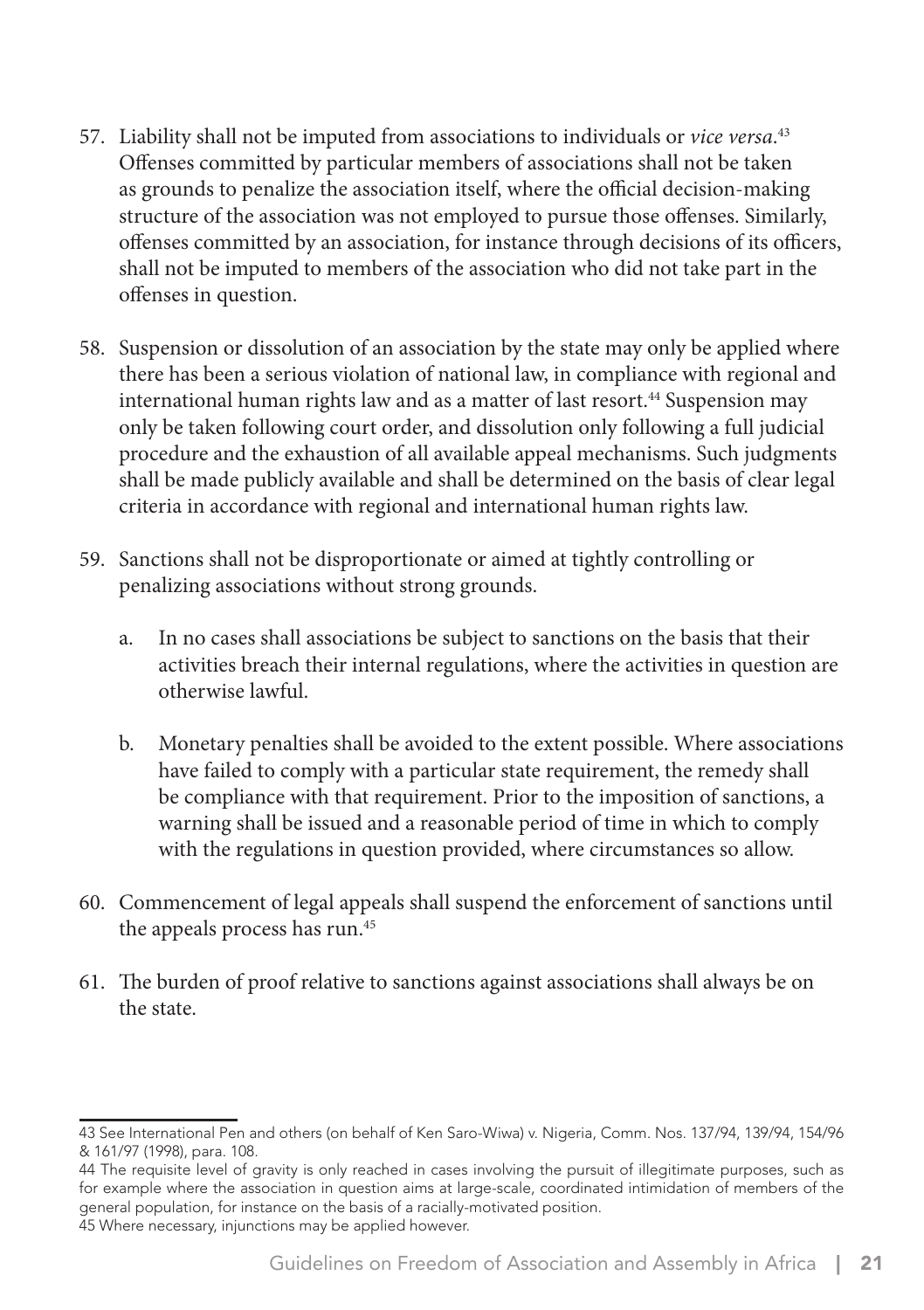- 62. Where the right to association has been infringed, the association as well as its members shall have due access to a remedy.
	- a. In addition to restitution remedying the specific harms inflicted, associations shall have the right to compensation for any and all damages that may have occurred.
	- b. Where the authorities pursue warrantless sanctions, or have pursued sanctions with the aim of harassing particular associations, those responsible for prosecuting the cases in question shall be held liable for violating the right to freedom of association.
	- c. The right to a remedy also requires other measures, such as satisfaction and guarantees of non-repetition, as and where appropriate.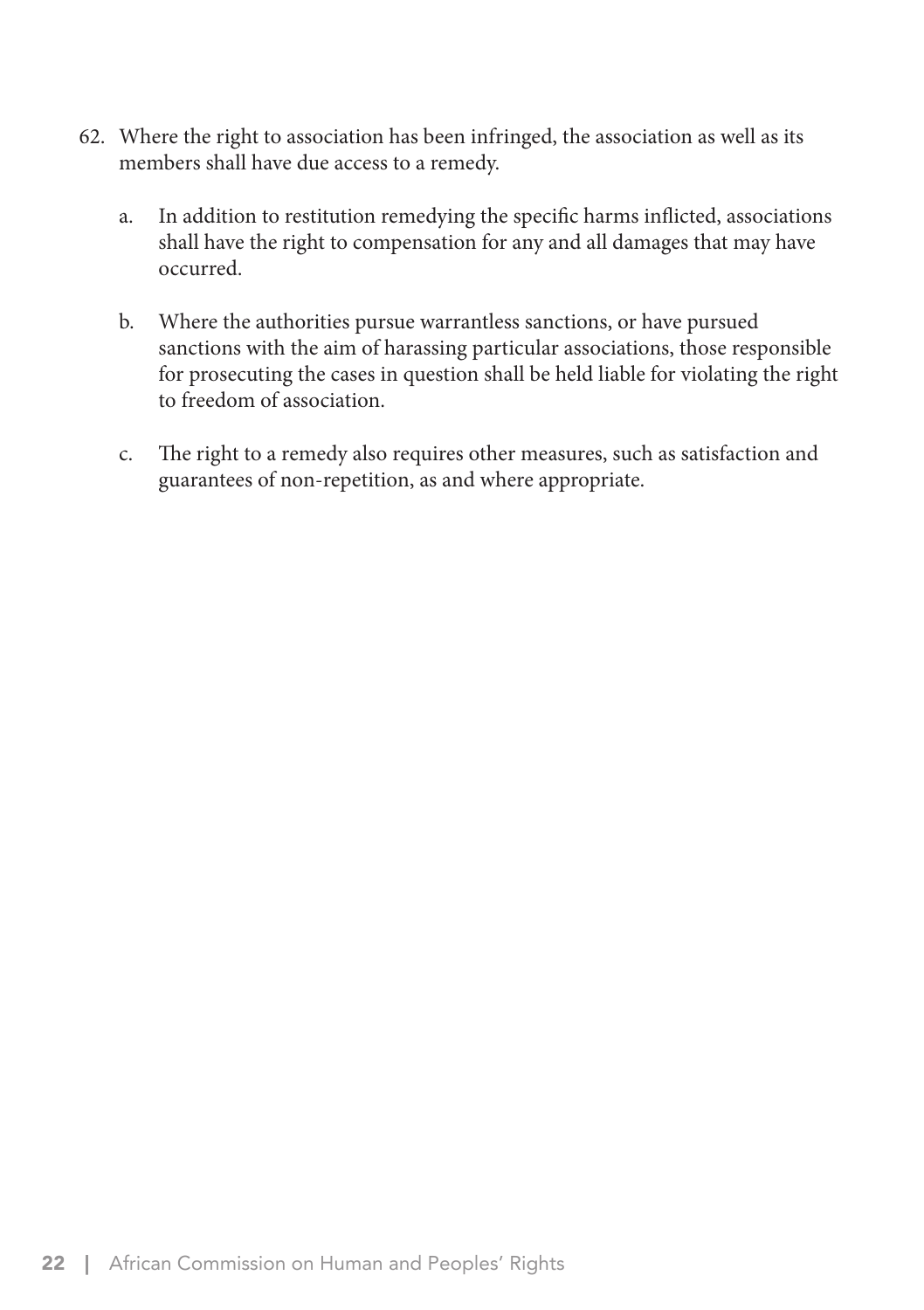### Part 2: Freedom of Assembly

#### I. Legal Framework

- 63. The right to freedom of assembly is guaranteed under Article 11 of the African Charter and Article 8 of the African Charter on the Rights and Welfare of the Child.
- 64. The right to freedom of assembly is also guaranteed under Article 20(1) of the Universal Declaration of Human Rights, Article 21 of the International Covenant on Civil and Political Rights, and Article 15 of the International Convention on the Rights of the Child.
- 65. National constitutions shall guarantee the right to freedom of assembly, which shall be understood in a broad manner consistent with regional and international human rights law.46
- 66. Where States enact laws on freedom of assembly, those laws shall aim primarily at the facilitation of the enjoyment of the right.47 Legislation and regulations on assemblies shall be drafted and amended on the basis of broad and inclusive processes including dialogue and meaningful consultation with civil society.
- 67. The right to freedom of assembly applies to all individuals, groups, peoples, unregistered and registered associations, and others.<sup>48</sup>
- 68. Everyone has the right to assemble freely with others. No one shall be compelled to participate in an assembly.
- 69. The right to freedom of assembly applies to meetings on private as well as public property.49

<sup>46</sup> Where a constitution states that the essence of a right shall be defined by law, this should in no way be interpreted to allow unreasonable limitation of the right.

<sup>47</sup> States must also guarantee the protection of the rights of others, as detailed below. As per Article 11 of the African Charter, the exercise of the right to freedom of assembly may "be subject only to necessary restrictions provided for by law, in particular those enacted in the interest of national security, the safety, health, ethics and rights and freedoms of others." While laws on assembly will necessarily balance the various interests involved, the primary purpose of the law should be to enable the exercise of the right – and not to limit it, as is often seen in practice.

Regulating freedom of assembly primarily through the penal code is particularly injurious to the enjoyment of the right, and a clear violation.

<sup>48</sup> Including but not limited to children, stateless persons, refugees, foreign nationals, asylum-seekers, migrants and temporary visitors, in accordance with regional and international human rights law.

<sup>49</sup> Where public space is limited, or where public spaces are privatized (as for example in the case of a shopping center), the availability of suitable and effective spaces for public assemblies shall be looked into in determining whether or not the right to assembly might be understood to allow public assembly in such spaces.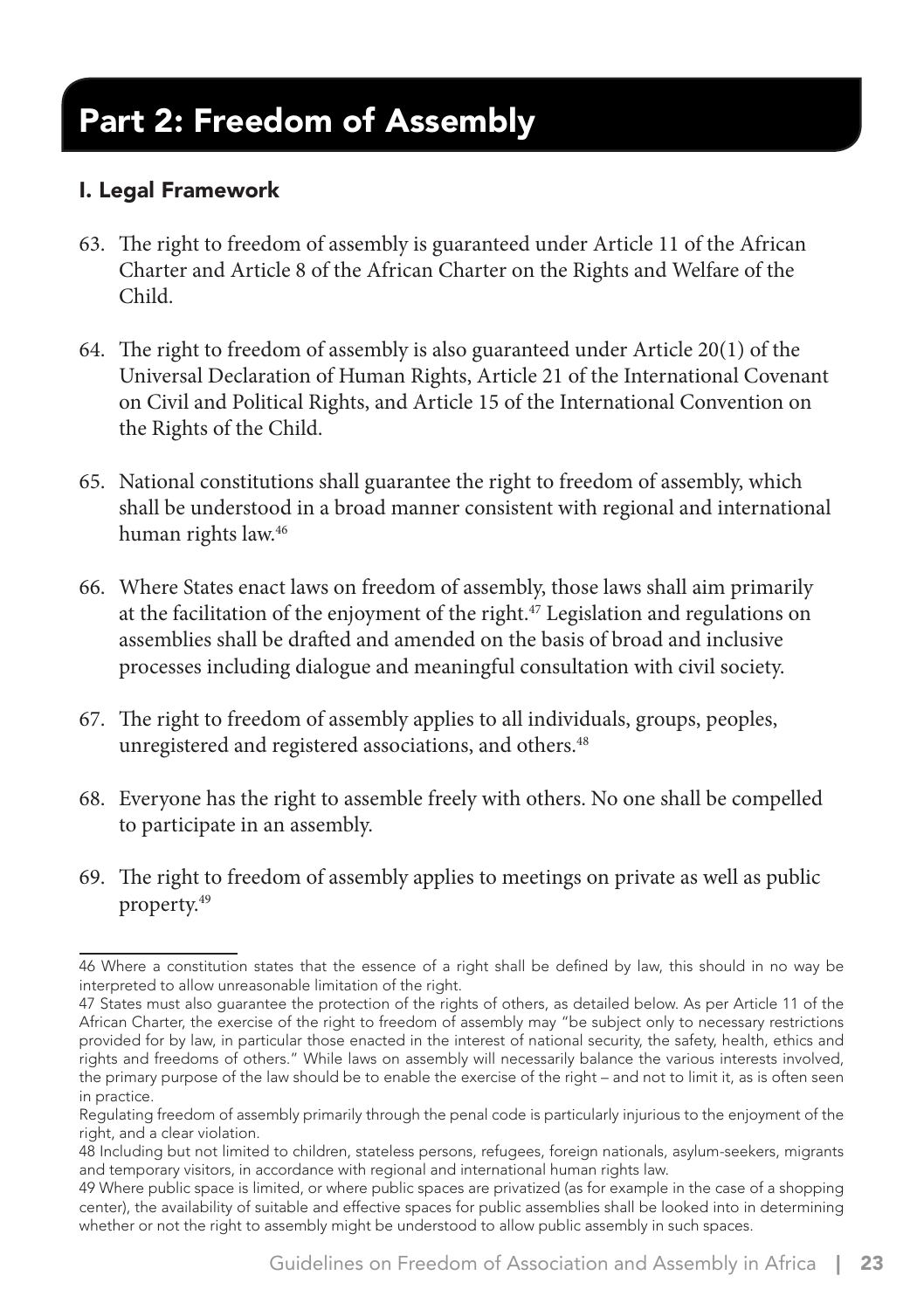- 70. The right to freedom of assembly extends to peaceful assembly. An assembly should be deemed peaceful if its organizers have expressed peaceful intentions, and if the conduct of the assembly participants is generally peaceful.
	- a. 'Peaceful' shall be interpreted to include conduct that annoys or gives offence as well as conduct that temporarily hinders, impedes or obstructs the activities of third parties.
	- b. Isolated acts of violence do not render an assembly as a whole non-peaceful.

#### II. Notification Regime

- 71. Participating in and organizing assemblies is a right and not a privilege, and thus its exercise does not require the authorization of the state. A system of prior notification may be put in place to allow states to facilitate the exercise of this right and to take the necessary measures to protect public safety and rights of other citizens<sup>50</sup>
	- a. A notification regime requires that the presumption is always in favor of holding assemblies, and that assemblies not be automatically penalized, through dispersal or sanction, due to failure to notify, subject to the provisions further detailed below.
	- b. Lack of notification shall not be understood to make an assembly illegal.
- 72. Notification procedures shall be nonburdensome.
	- a. A notification regime shall not stipulate that notifications be required too far in advance; rather, any notice period shall be as short as possible. Notification may be sought far enough in advance for an exchange of views as to any possible conditions, and for the relevant authorities to prepare.<sup>51</sup>
	- b. An appropriately simple procedure would involve the filling in of a clear and concise form, available and submittable online and elsewhere, requesting information as to the date, time, location and/or itinerary of the assembly, and the name, address and contact details of principle organizer(s).

<sup>50</sup> See also Inspector-General of Police v. All Nigeria Peoples Party and others, Nigeria Court of Appeal (2007), paras. 16, 23, 25; New Patriotic Party v. Inspector General of Police, Ghana Supreme Court (2000), paras. 26, 38- 39, 48, 54-5; Amnesty International and Others v. Sudan, Comm. Nos. 48/90, 50/91, 52/91 and 89/93 (1999), paras. 81-82 (the Commission here observes moreover that the right to freedom of assembly derives in practice form the right to association; the opposite is clearly the case as well).

<sup>51</sup> In particular, the notice period shall not be more than 5 days; ideally, 48 hours.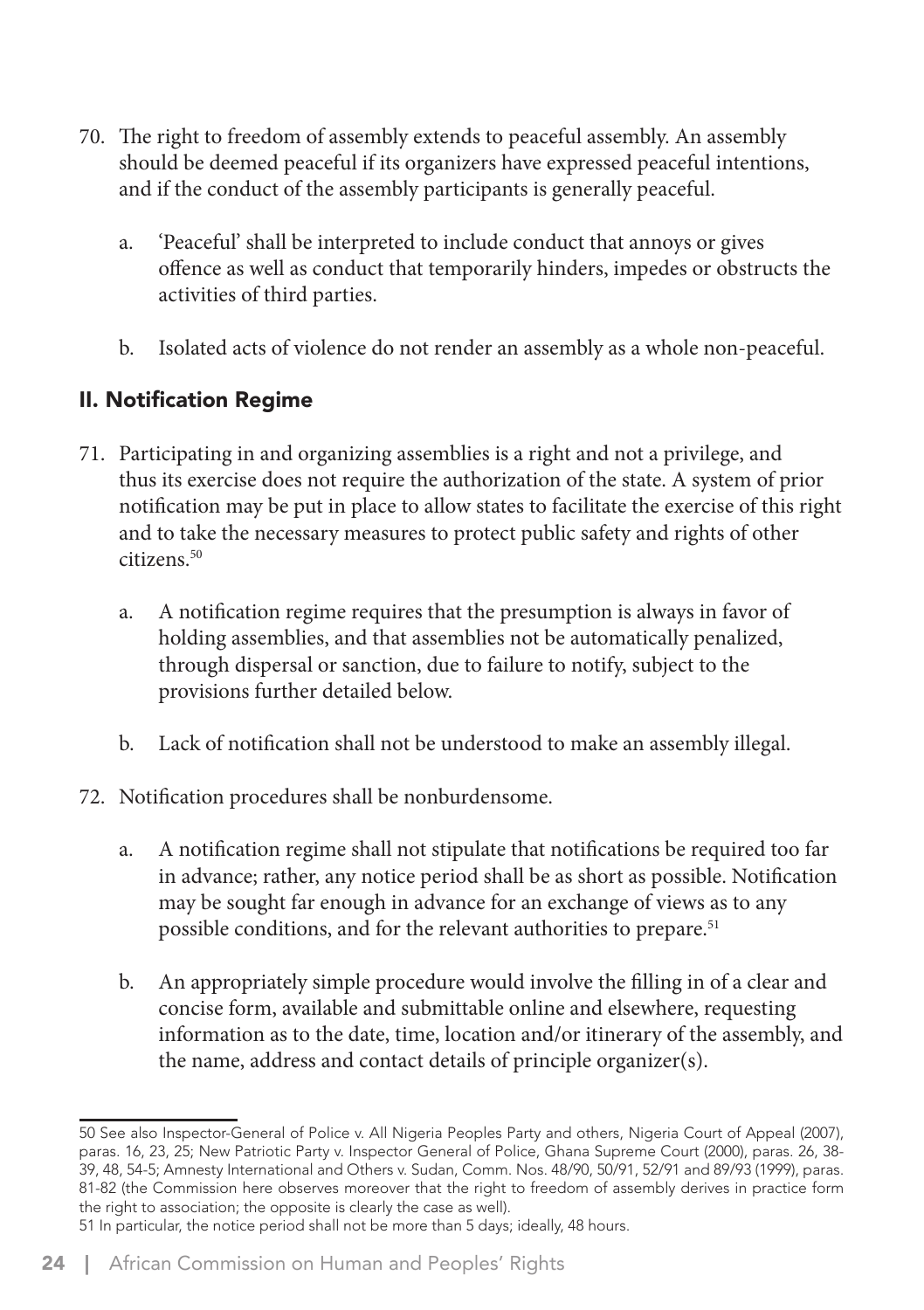- c. Procedures shall be flexible in instances of late notification or submission of incomplete information, with a view to facilitating the conduct of assemblies.
- d. Notification shall be free of charge.
- 73. A failure to respond by the authorities shall be taken as acknowledgement that the assembly may go ahead along the lines proposed.
- 74. Should the authorities receive notification from multiple groups aimed at holding assemblies in the same space at the same time, efforts shall be made to facilitate multiple concurrent assemblies. Where this is impossible, an impartial and reasonable means shall be found to allocate the space.<sup>52</sup>
- 75. No notification need be submitted for small assemblies, assemblies unlikely to generate disturbance or spontaneous assemblies. Spontaneous assemblies include assemblies that occur as immediate reactions to events, and planned assemblies that necessarily occur within a tighter deadline than that required relative to notification<sup>53</sup>
- 76. A single authority shall be designated as the entity responsible for receiving notifications.54 The designated authority shall be impartial. Upon receipt of notifications, the authority in question shall be responsible for communicating with other concerning agencies.
- 77. The authority in question shall have a membership broadly representative of the diversity in society. It shall make the relevant procedures, including decisionmaking procedures, as clear, transparent and readily available as possible.55 It shall have a procedure for receiving information from individuals who believe their rights will be negatively affected by particular assemblies.

<sup>52</sup> According priority to the first application received is an appropriate method in such instances, unless such an application was submitted with the clear intent of preventing the later assembly from being held in the form desired by its organizations.

<sup>53</sup> Planned spontaneous assemblies are justified in circumstances in which an immediate response to a current event is warranted in order to achieve the aim of the assembly in question.

Even within a long-running campaign, there may be particular events requiring the organization of spontaneous assemblies of such a sort.

Where some degree of planning is involved, organizers of such assemblies may still be requested to notify the authorities as soon as reasonably possible, in order to allow the authorities to better fulfill their positive obligations.

<sup>54</sup> The public shall be clearly informed as to the body in question.

<sup>55</sup> Procedures shall be available in writing. Assistance shall be provided where necessary to help assembly organizers with the notification process. Decisions, including acknowledgement of assemblies without conditions, shall be made publicly available on an ongoing basis. An annual report shall also be prepared, including decisions and statistics on notifications received as well as conditions imposed.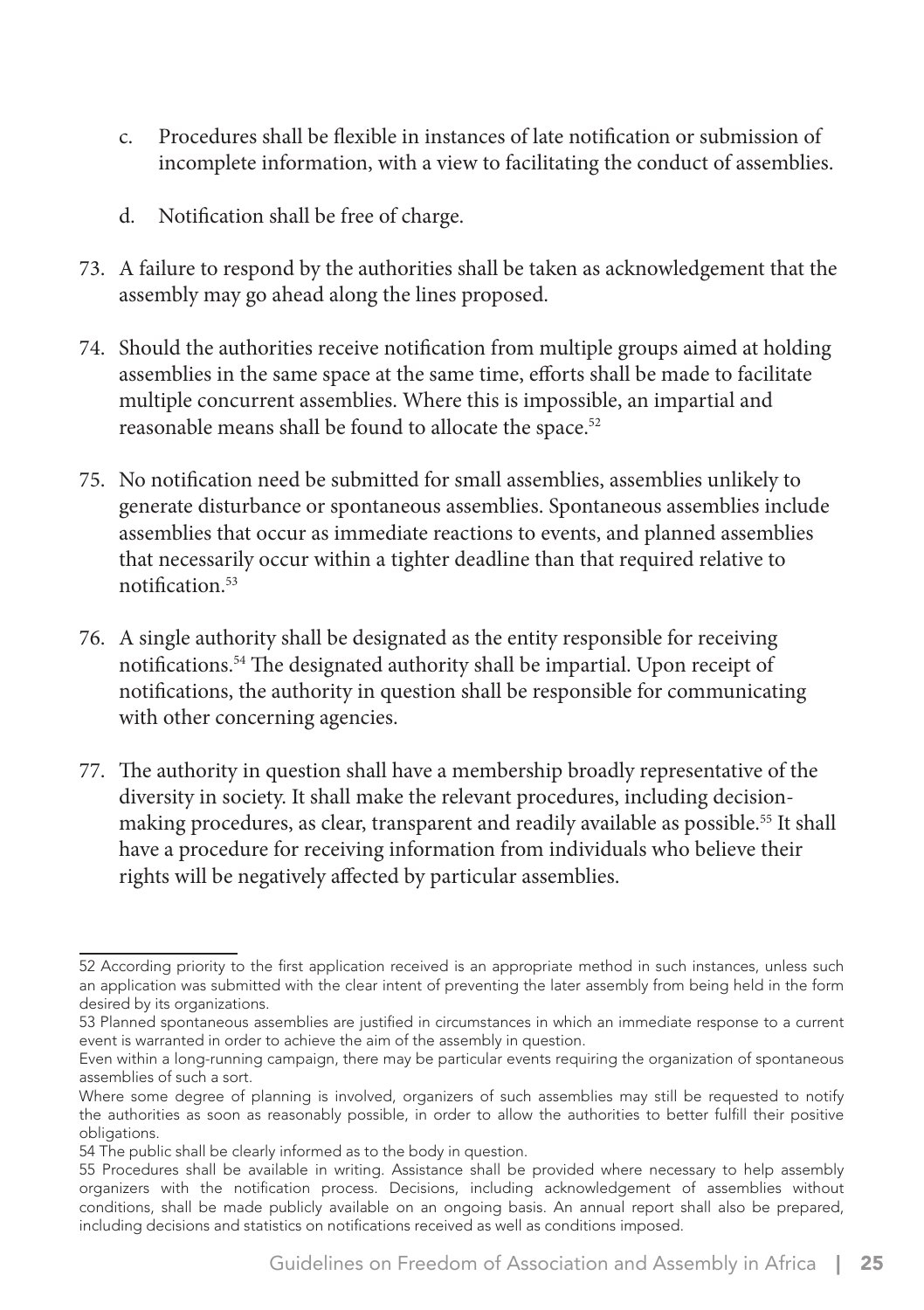- 78. All authorities involved in administering assemblies shall be adequately trained in human rights law and aware that their primary task is to facilitate peaceful assemblies.
- 79. The operations of the authority in question should be subject to oversight and monitoring by an independent authority with a rights-advancement mandate, such as an ombudsman or a national human rights institution.

#### III. Scope of Limitations

#### **Freedom of Expression**

- 77. States shall fully respect in law and practice the right to freedom of expression through assembly.<sup>56</sup> States shall not discriminate among assemblies based on the expression involved.
- 78. The expression aimed at in and through assemblies is protected by the right to freedom of expression, and includes expression that may give offense or be provocative.57 Hate speech and the incitement of violence are not protected and shall be prohibited.<sup>58</sup>
- 79. Speech addressing matters of public concern, public interest or political or policy affairs, including criticism of the state or state officials, including as exercised in the context of an assembly, is given maximum protection under the right to freedom of expression.59
- 80. The state shall not discriminate against assemblies on the basis of other illegitimate grounds, including sex, race, color, ethnic or social origin, genetic features, language, religion or belief, political or any other opinion, membership of a national minority, migration status, property, socio-economic status, birth, disability, age, sexual orientation or gender identity.<sup>60</sup>

<sup>56</sup> See, e.g., Egyptian Initiative for Personal Rights & INTERIGHTS v. Egypt, Comm. No. 323/06 (2011), paras. 239-256.

<sup>57</sup> See International Pen and Others (on behalf of Ken Saro-Wira) v. Nigeria, Comm. Nos. 137/94, 139/94, 154/96 and 161/97 (1998), para. 110.

<sup>58</sup> For more on the standards on hate speech in international law, see the Office of the High Commissioner for Human Rights, Rabat Plan of Action on the prohibition of advocacy of national, racial or religious hatred that constitutes incitement to discrimination, hostility or violence (2012). Resort to hate speech by particular individuals may be appropriately dealt with, where there is no imminent threat of violence, by removal of the person in question, where possible and necessary, and by charges brought against them after the event.

<sup>59</sup> See Kenneth Good v. Botswana, Comm. No. 313 (2010), para. 198; Declaration of Principles on Freedom of Expression in Africa, Article XII; Konate v. Burkina Faso, Af. Ct. H.P.R., App. No. 004/2013 (Dec. 5, 2014); Organisation for Security and Cooperation in Europe, Joint Declarations of the representatives of intergovernmental bodies to protect free media and expression (2013).

<sup>60</sup> Children's right to organize assemblies applies with due regard to their evolving capacities. Discriminatory impact is prohibited along with direct discrimination.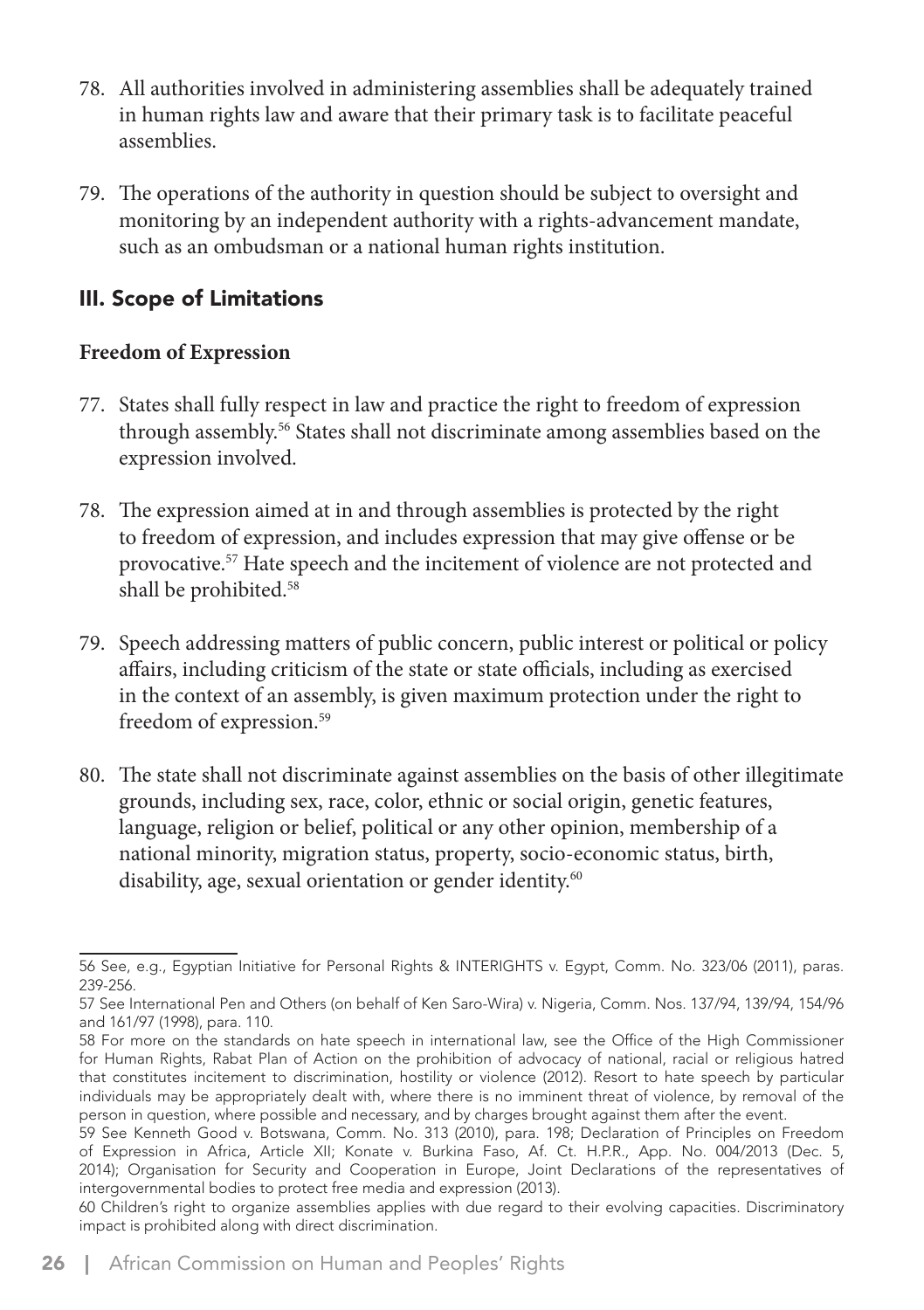- 81. The right to freedom of expression in the context of assemblies protects the manner in which assemblies are conducted as well as the paraphernalia used, including flags, masks, symbols, banners, posters and other objects as well as their content.61 Such symbols may be restricted where they are intrinsically and exclusively associated with acts of hate speech however.
- 82. The actions of assemblies shall be reported freely,<sup>62</sup> impartially and without discrimination in the media of a country. The authorities should recognize and respect the right of assembly monitors to observe the manner in which the assembly is policed.

#### **Blanket Bans**

- 83. The blanket application of restrictions, including the banning of assemblies at certain times of day or in particular locations, shall be permitted only as a measure of last resort, where the ban in question complies with the principle of proportionality.63 The holding of assemblies in public areas in the proximity of residential areas, as well as the holding of nighttime assemblies, shall be handled on a case-by-case basis, rather than prohibited as such.<sup>64</sup>
- 84. States shall impose no external limitations that unreasonably restrict the right to freedom of peaceful assembly, such as unreasonable limitations on freedom of movement,<sup>65</sup> including transnational movement.

#### **Proportionality**

- 85. Any limitations imposed shall be in accordance with the principle of legality, have a legitimate public purpose, and be necessary and proportionate means of achieving that purpose within a democratic society, as these principles are understood in the light of regional and international human rights law.<sup>66</sup> The law shall not allow assemblies to be limited based on overly broad or vague grounds.
- 86. Assembly shall be recognized as a right, and its exercise recognized as of no less value than other uses of public space, including commercial activity and the free flow of traffic.

<sup>61</sup> While masks are generally protected, wearing a mask for the purpose of engaging in behavior recognized as unlawful under international human rights standards may be treated as an aggravating factor.

<sup>62</sup> Relative to which see Egyptian Initiative for Personal Rights & INTERIGHTS v. Egypt, Comm. No. 323/06 (2011), paras. 239-256.

<sup>63</sup> See, relating to this issue, Malawi Law Society and Others v. President and others, Malawi High Court (2002), para 30.

<sup>64</sup> In no cases should the fact that such cases are handled on a case-by-case basis lead to unjust discrimination among assemblies, for instance on the basis of their purposes.

<sup>65</sup> On which see Law Offices of Ghazi Suleiman v. Sudan, Comm. No. 228/99 (2003).

<sup>66</sup> In particular, as per Article 11 of the African Charter, the exercise of the right to freedom of assembly may "be subject only to necessary restrictions provided for by law, in particular those enacted in the interest of national security, the safety, health, ethics and rights and freedoms of others."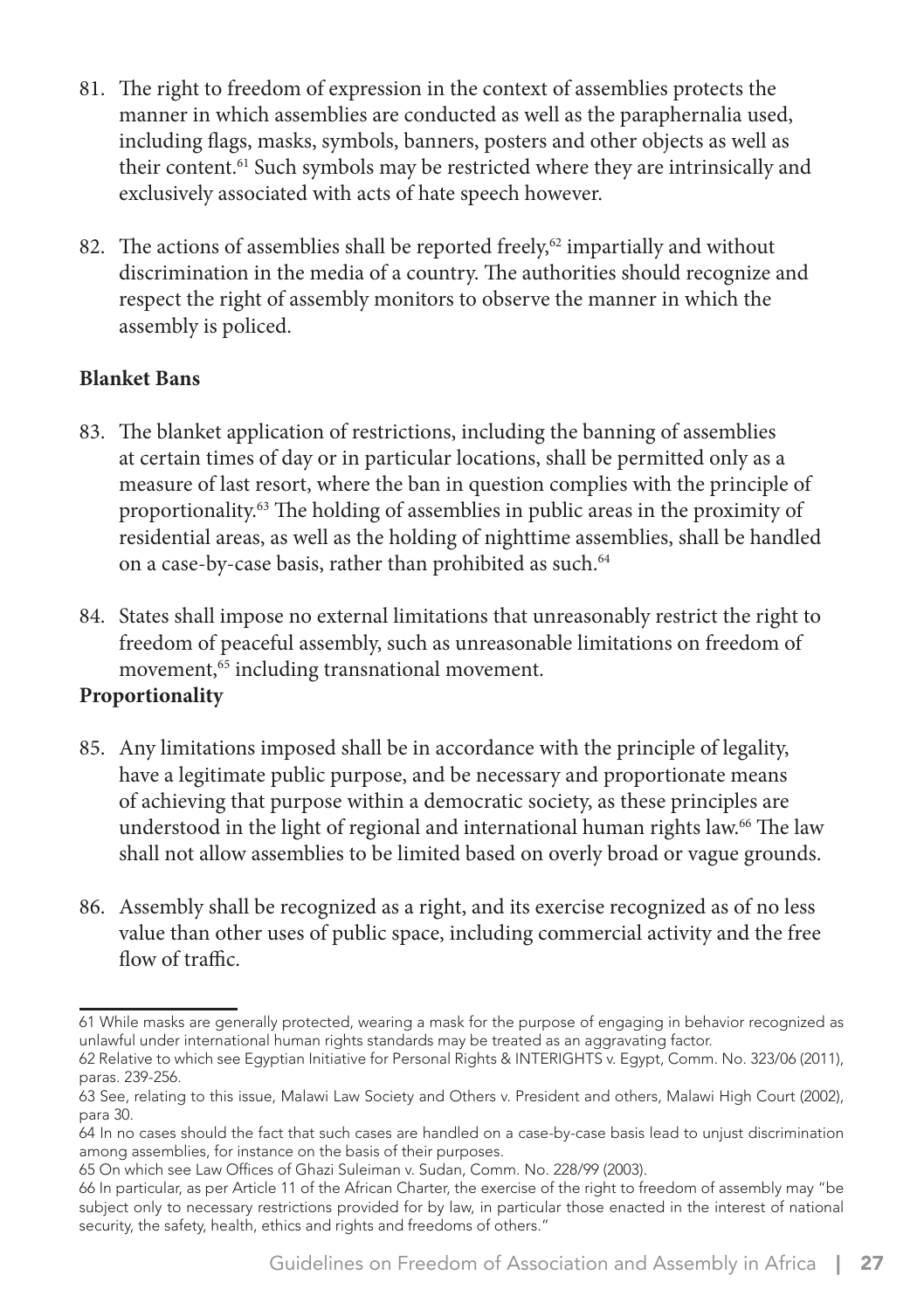- 87. Assemblies may be held in any public space.<sup>67</sup> Urban planning shall take account of the need to ensure the right to freedom of assembly, and barriers designed to prevent the effective exercise of the right, including in symbolically important locations, shall not be constructed. Conduct of an assembly will often temporarily hinder, impede or obstruct the activities of third parties, and may have economic consequences; the assembly shall not be dispersed or prevented on such grounds.
- 88. The temporal component of assemblies shall always be assessed with regard to the need to ensure the right to freedom of assembly and the hardship actually imposed on others. The fact that assemblies are defined as 'temporary' does not mean that they may be limited to any particular timelines.<sup>68</sup>

#### **Conditions**

- 89. Any conditions contemplated shall be communicated promptly in writing to the organizers of the event, along with an explanation of the rationale for the conditions.
	- a. The law shall set out a clear procedure through which, prior to the imposition of such conditions, the authorities shall reach out to assembly organizers with their concerns in such a manner as to facilitate the sharing of information and the production of a mutually positive and agreed approach. Organizers shall not be compelled or coerced during this process.

Where time allows, a procedure of administrative review shall be available in cases of conflict.

- b. Prompt recourse to an independent court shall be available to assembly organizers to challenge the decision of the authorities should they wish to do so.69
- 90. Authorities shall always seek to facilitate assemblies at the organizers' preferred location at their preferred date and time.
	- a. When imposing limitations on location, time or date, the authorities shall propose a suitable alternative time, in which context the message the assembly seeks to convey is still capable of being effectively communicated to those to whom it is directed.

<sup>67</sup> Including public parks and squares, streets or paths of any size and intended for any form of transit, and publicly-owned buildings including auditoriums, stadiums and universities.

<sup>68</sup> For example, the erection of protest camps or other non-permanent constructions must not be prohibited. 69 See, e.g., New Patriotic Party v. Inspector General of Police, Ghana Supreme Court (2000), paras. 38, 48.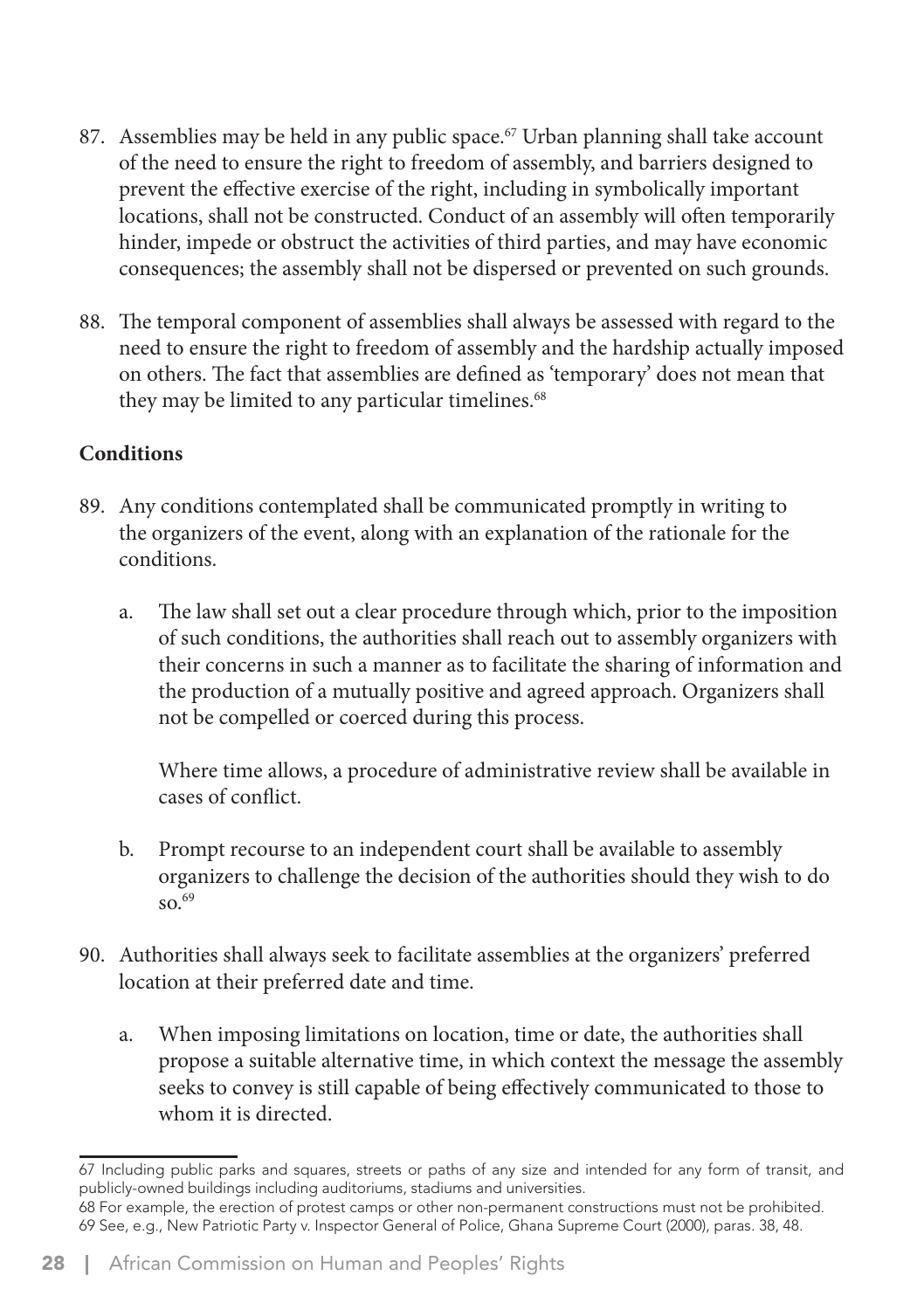- b. When imposing restrictions, the authorities shall facilitate the ability of an assembly to take place within sight and sound of its target audience.<sup>70</sup>
- c. Physical security installations around politically and symbolically important locations may violate the right to freedom of assembly in this context where the security gain is outweighed by the extent to which the barriers prevent assemblies from taking place in appropriate locations.
- 91. Any conditions imposed shall relate closely to the particular concerns raised and be narrowly tailored.
	- a. Conditions may only be imposed where they promote a substantial interest that would not be achieved in the absence of the restriction.
	- b. The routine application of conditions, without individuated proportionality assessment, shall be prohibited. Application of conditions requires an objective and detailed evaluation of the circumstances in question.
	- c. Reasons adduced to impose conditions shall be relevant, sufficient, convincing and compelling, and based on a reasonable assessment of the relevant facts including a risk assessment.<sup>71</sup>
	- d. The fact that conditions may be imposed as a matter of last resort during an event shall limit the extent to which conditions are imposed prior to assemblies in purported response to future contingencies.
	- e. Conditions may be imposed to protect the rights and freedoms of others.72
- 92. Prohibition shall only be used as a measure of last resort where no other less intrusive response would achieve the legitimate aim pursued.
	- a. The authorities shall promptly communicate a decision to prohibit an assembly to assembly organizers, together with a clear statement of the legal rationale for their decision.
	- b. Prompt resort to an independent court to determine *de novo* any dispute on such a matter between organizers and the state shall be available.

<sup>70</sup> A policy of relocating assemblies to locations far away from their intended audiences would violate this requirement.

<sup>71</sup> In which context suspicion or presumptions cannot suffice.

<sup>72</sup> Thus for example a large and noisy nighttime rally in a residential neighborhood may properly be limited, including through imposing restrictions on sound amplification equipment and lighting and visual effects.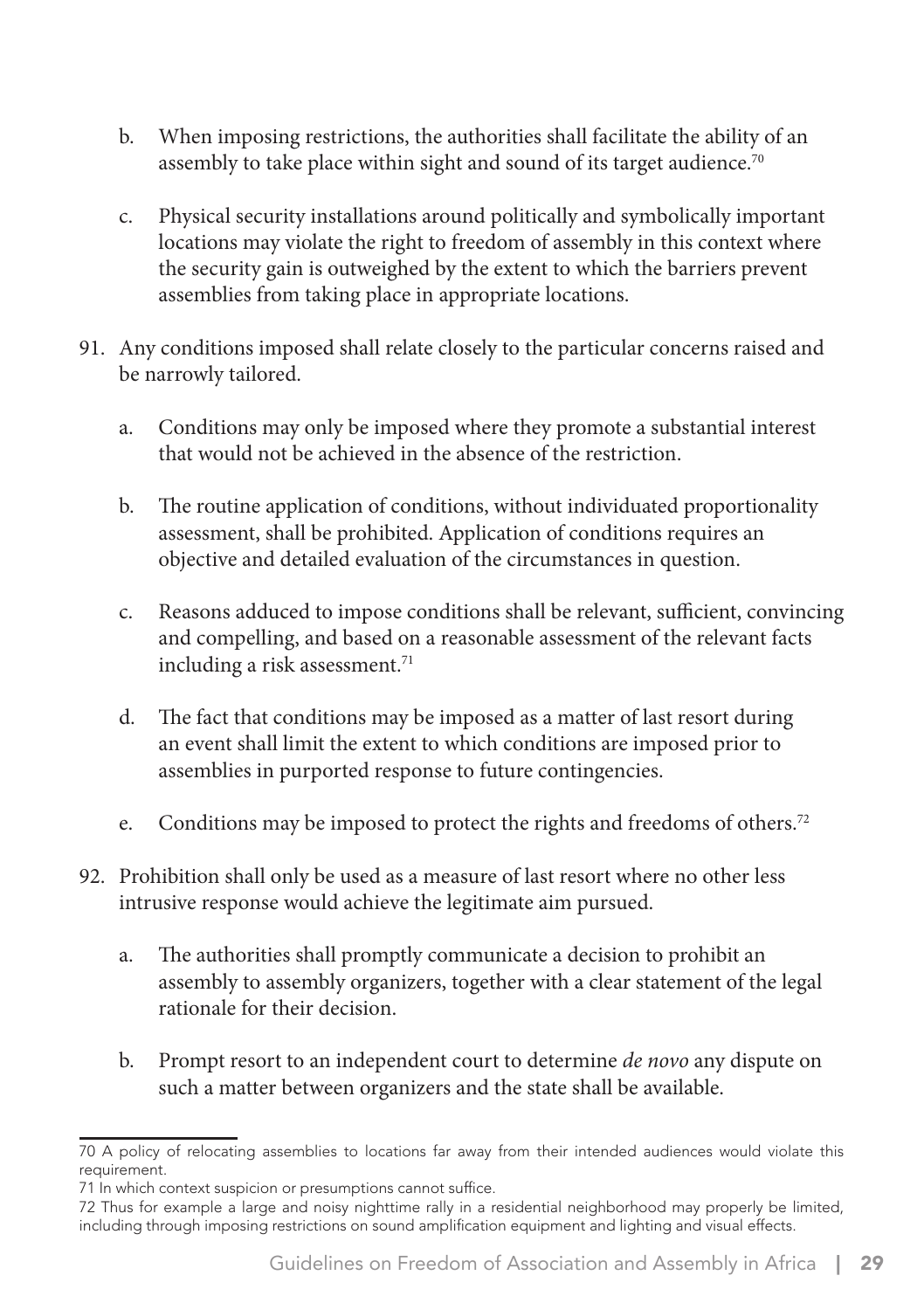93. The burden rests on the authorities throughout the process to justify and substantiate any restrictions imposed.

#### IV. Protection

- 94. States shall ensure the protection of all assemblies, public and private, from interference, harassment, intimidation and attacks by third parties and non-state actors.
	- a. Authorities shall take particular care to ensure that marginalized and discriminated-against communities can assemble and voice their concerns free from interference, harassment, intimidation or attacks.
	- b. Where third parties aim to interfere, harass, intimidate or attack a peaceful assembly, the response of the authorities shall not be to ban or disperse the peaceful assembly, but rather to take measures to protect the assembly and to allow it to proceed.
- 95. The authorities shall ensure the protection and rights of bystanders and other citizens.
- 96. The costs of security and safety measures shall be fully born by the state. Financial charges shall not be levied on protest organizers and participants.
- 97. Persons have the right to assemble as counter-demonstrators, and thus simultaneous protests and counter-demonstrations shall not be banned. Rather, public safety authorities shall ensure that all demonstrations may proceed peacefully.
	- a. Authorities shall protect simultaneous counter-demonstrations as well as original demonstrations, where both are peaceful. The authorities shall facilitate the ability of such assemblies to occur within sight and sound of one another.
	- b. Counter-demonstrations shall not be allowed to violate the right to freedom of assembly of the first party, nor *vice versa*. 73

<sup>73</sup> Meaning that such demonstrations must not be allowed to disrupt in a direct way the activities of other demonstrations.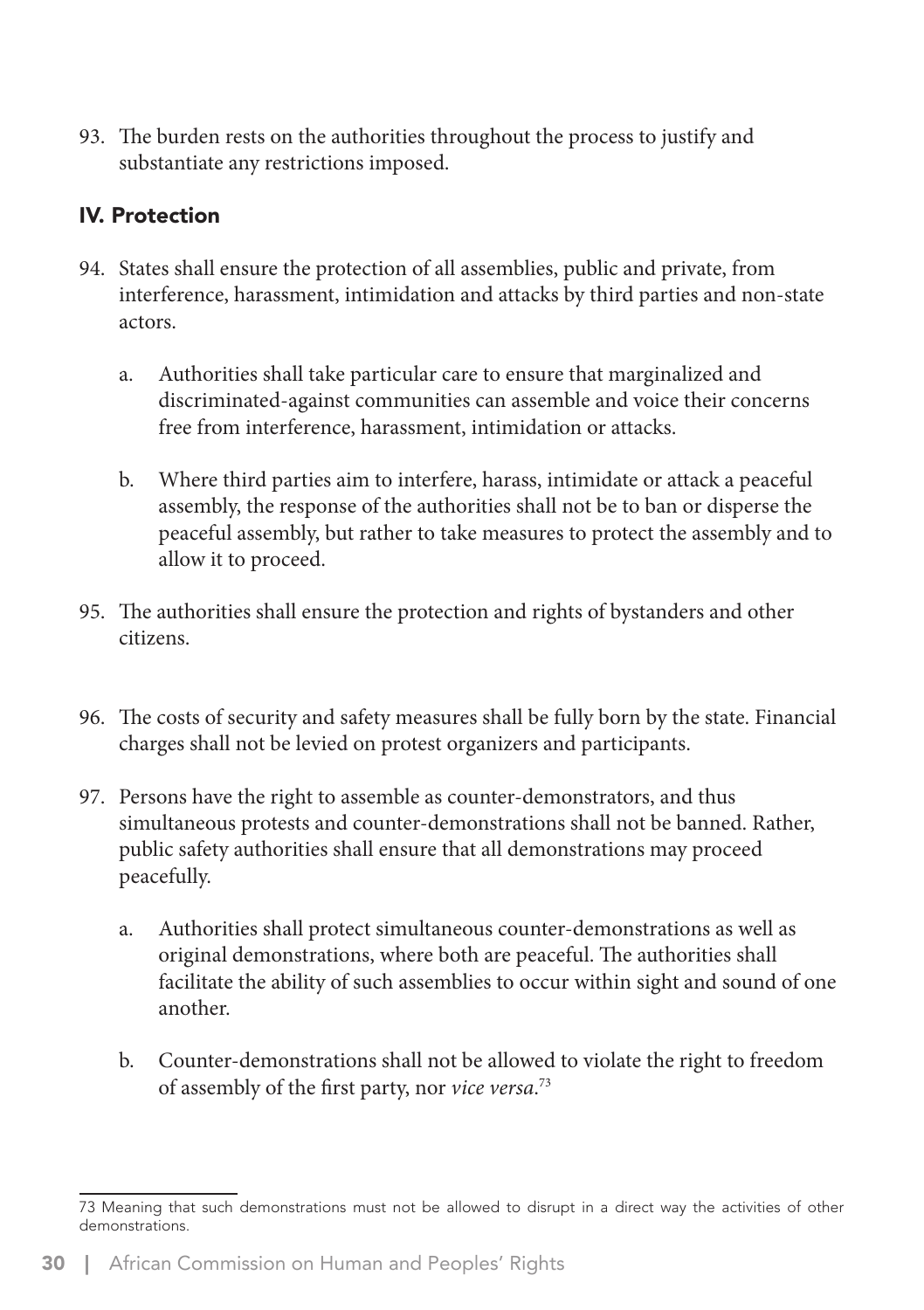98. The policing of assemblies shall be conducted in accordance with the African Commission on Human and Peoples' Rights Guidelines for the Policing of Assemblies by Law Enforcement Officials in Africa.

#### V. Sanctions and Remedies

- 99. States shall not impose criminal sanctions in the context of laws governing assemblies. All criminal sanctions shall be specified within the penal code and not elsewhere. Assemblies shall not be governed by provisions of criminal law different from the generally applicable provisions of the penal code.
- 100. Sanctions shall be applied only in narrow and lawfully prescribed circumstances, on the basis of generally applicable civil and criminal law, shall be strictly proportionate to the gravity of the misconduct in question, and shall only be applied by an impartial, independent and regularly constituted court, following a full trial and appeal process.
- 101.Liability shall be personal. Neither the organizers nor fellow participants of a public assembly shall be subjected to sanctions of any kind on the basis of acts committed by others.<sup>74</sup>
- 102.Excessive responsibilities or liabilities shall not be imposed on assembly organizers.
	- a. Organizers shall not be subject to sanctions or dispersal merely for failure to notify.75
	- b. Organizers shall not be held liable for the public costs of assemblies.<sup>76</sup>
	- c. Organizers may only be subject to monetary sanction where all four of the following conditions are met: they fail to notify;<sup>77</sup> there is harm caused by the assembly;78 that harm was reasonably foreseeable; and they fail to take reasonable steps within their power to prevent the act or omission in question.

<sup>74</sup> See International Pen and Others (on behalf of Ken Saro-Wira) v. Nigeria, Comm. Nos. 137/94, 139/94, 154/96 and 161/97 (1998), paras. 105-06.

The term personal shall be understood to include natural and legal persons.

<sup>75</sup> See Malawi African Association and others v. Mauritania, Comm. Nos. 54/91, 61/91, 98/93, 164-196/97 & 210/98 (2000), paras. 108-11.

<sup>76</sup> Public costs include the cost of policing, the costs of clean up, and the obligation to obtain public-liability insurance.

<sup>77</sup> Where, however, significant barriers to the ability to submit notification exist, this should constitute a defense. Significant barriers include both legal and practical barriers, such as lack of ability to submit notification via communication technology and geographical distance from the center where physical submission of notification is required.

<sup>78</sup> Harm in this context refers to violence or destruction of property.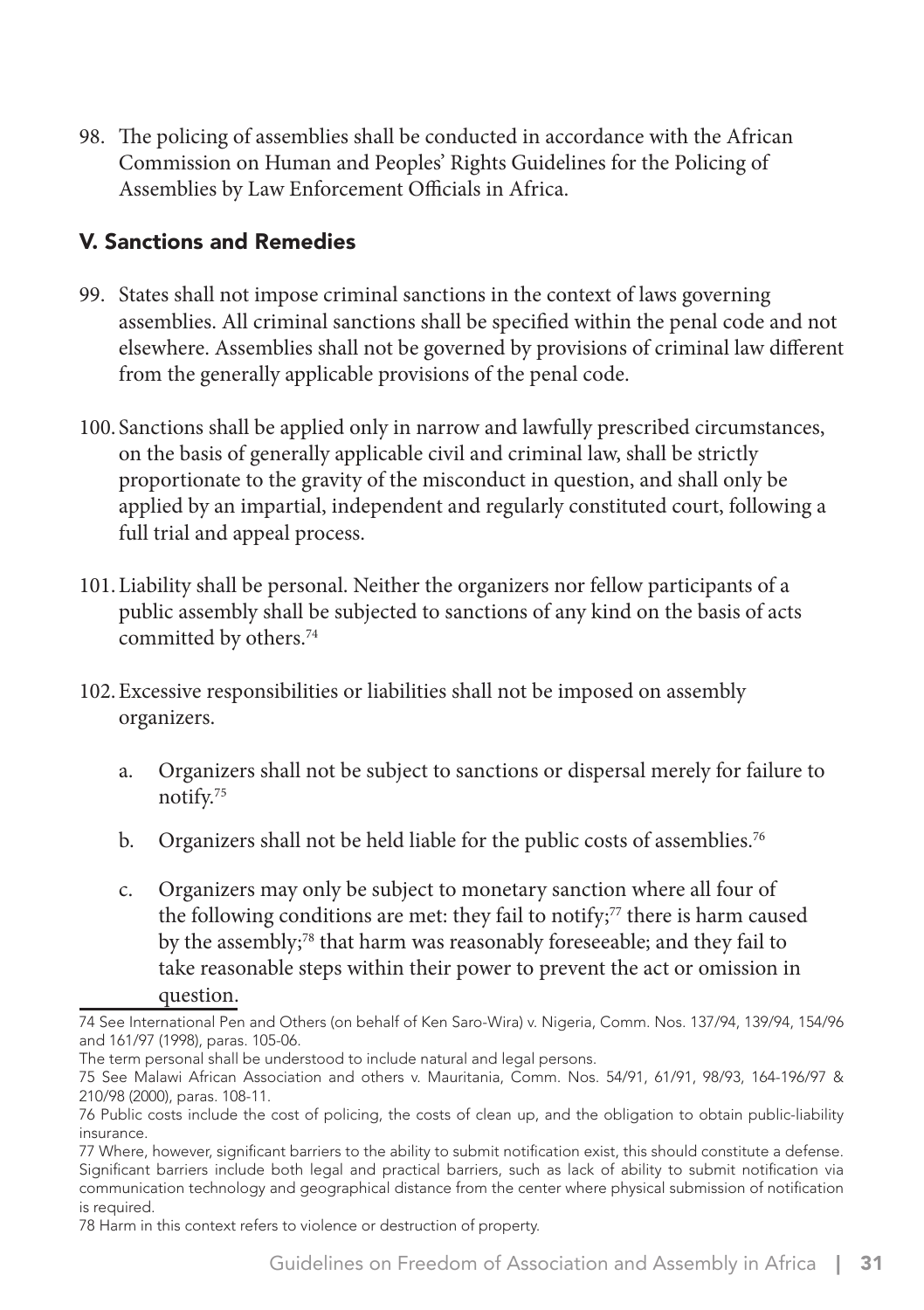- d. Assembly organizers shall not be penalized on the basis of acts committed by individuals aimed at disrupting assemblies or clashes provoked by lawenforcement.
- 103.Where the right to peaceful assembly has been infringed, organizers and participants shall have a right to a remedy.
	- a. The remedy shall include facilitation of future assemblies as necessary.
	- b. The remedy shall include measures designed to address the concerns of the assembly that were harmed by unlawful prevention of the assembly.
	- c. The remedy shall include compensation for any harms that have occurred.
	- d. Where the authorities have pursued groundless or disproportionate sanctions or dispersal, or have pursued sanctions or dispersal with the aim of harassing particular assemblies, those responsible shall be held liable for violating the right to freedom of assembly.
	- e. Where discriminatory conduct or physical attack or harassment or threats are carried out by private individuals in the course of an assembly, the authorities shall investigate, prosecute, and punish where necessary.
	- f. The right to a remedy also requires other measures, such as satisfaction and guarantees of non-repetition, as and where appropriate.